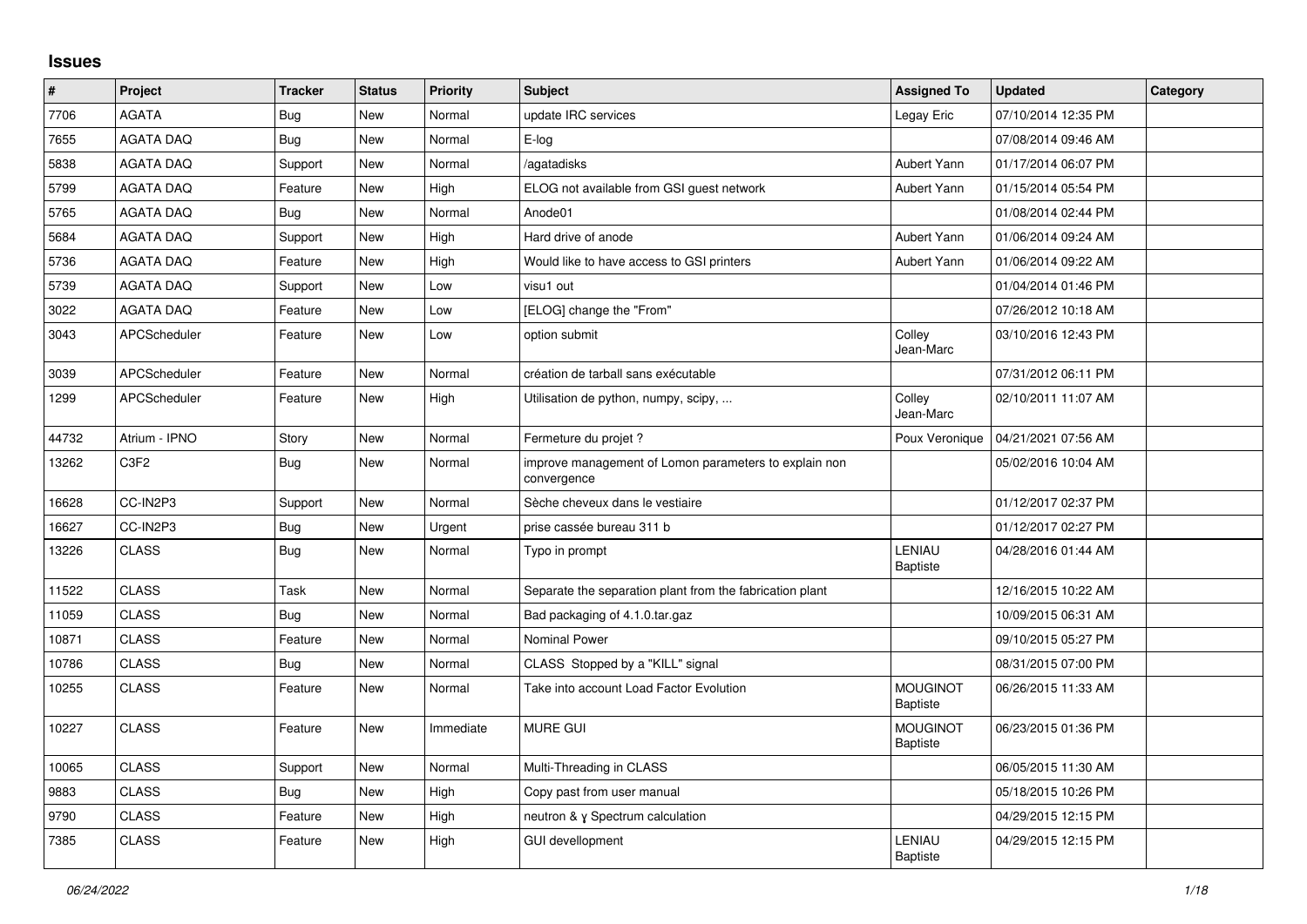| #     | Project                              | <b>Tracker</b> | <b>Status</b> | <b>Priority</b> | <b>Subject</b>                                           | <b>Assigned To</b>          | <b>Updated</b>      | Category                |
|-------|--------------------------------------|----------------|---------------|-----------------|----------------------------------------------------------|-----------------------------|---------------------|-------------------------|
| 9789  | <b>CLASS</b>                         | Feature        | <b>New</b>    | Normal          | Multi Stream in EQM                                      |                             | 04/29/2015 12:12 PM |                         |
| 9788  | <b>CLASS</b>                         | Feature        | New           | Normal          | Multi Stream in FabricationPlant                         |                             | 04/29/2015 12:10 PM |                         |
| 9787  | <b>CLASS</b>                         | Feature        | <b>New</b>    | Normal          | Multi Stream in FabricationPlant/EQM                     |                             | 04/29/2015 12:10 PM |                         |
| 7380  | <b>CLASS</b>                         | Feature        | New           | High            | ReactorFacility                                          | LENIAU<br>Baptiste          | 06/11/2014 11:06 AM |                         |
| 7379  | <b>CLASS</b>                         | Feature        | <b>New</b>    | Normal          | FrontEnd                                                 | <b>MOUGINOT</b><br>Baptiste | 06/11/2014 11:05 AM |                         |
| 6748  | <b>CLASS</b>                         | Feature        | New           | Normal          | Charger un parc présimulé à partir du .root              |                             | 04/03/2014 11:36 AM |                         |
| 6062  | <b>CLASS</b>                         | <b>Bug</b>     | <b>New</b>    | Normal          | FabricationPLant Parallelisation (in CLASS.cxx)          |                             | 02/10/2014 11:59 AM |                         |
| 5350  | <b>CLASS</b>                         | Feature        | New           | Low             | Set some quality criteria on Pu when building a MOX fuel |                             | 10/22/2013 11:50 AM |                         |
| 5377  | CLASS                                | Feature        | <b>New</b>    | Low             | enrichment factory                                       |                             | 10/21/2013 03:15 PM |                         |
| 5376  | <b>CLASS</b>                         | Feature        | <b>New</b>    | Low             | Reactor batch creation                                   |                             | 10/21/2013 03:14 PM |                         |
| 5329  | <b>CLASS</b>                         | Feature        | <b>New</b>    | Low             | Power density                                            |                             | 10/14/2013 05:58 PM |                         |
| 8669  | <b>DCOD</b>                          | Bug            | <b>New</b>    | Normal          | error during compilation                                 |                             | 12/05/2014 06:19 PM |                         |
| 8668  | <b>DCOD</b>                          | Feature        | <b>New</b>    | Normal          | filterdiff is missing                                    |                             | 12/05/2014 06:17 PM |                         |
| 8667  | <b>DCOD</b>                          | Feature        | <b>New</b>    | Normal          | uuid missing                                             |                             | 12/05/2014 06:14 PM |                         |
| 5592  | <b>DCOD</b>                          | Bug            | <b>New</b>    | Low             | environment test missing in ./configure                  |                             | 11/29/2013 11:19 AM |                         |
| 5503  | <b>DCOD</b>                          | Feature        | <b>New</b>    | Low             | test ada 2012 in ./configure                             |                             | 11/13/2013 04:54 PM |                         |
| 4937  | <b>DCOD</b>                          | Feature        | <b>New</b>    | Low             | Implement Hobbit/Zabbix scripts                          | Grave Xavier                | 08/27/2013 11:19 AM |                         |
| 4932  | <b>DCOD</b>                          | Task           | <b>New</b>    | Low             | DCOD testing                                             | Grave Xavier                | 08/26/2013 03:35 PM |                         |
| 5751  | Electronic Control and<br>Monitoring | Feature        | New           | Low             | buildcfg with some error message                         |                             | 01/06/2014 05:43 PM |                         |
| 5688  | Electronic Control and<br>Monitoring | Task           | <b>New</b>    | Low             | Mercurialiser configuration files                        | Legay Eric                  | 12/19/2013 09:59 AM |                         |
| 12993 | <b>ENX</b>                           | Bug            | <b>New</b>    | Normal          | init.enx                                                 | Dosme Nicolas               | 03/30/2016 02:37 PM | <b>ENX Core</b>         |
| 8693  | <b>ENX</b>                           | Feature        | <b>New</b>    | Normal          | sauver log_level                                         |                             | 12/09/2014 03:54 PM | <b>ENX Core</b>         |
| 5572  | <b>ENX</b>                           | Support        | <b>New</b>    | Low             | Cleaning autorconf                                       | Legay Eric                  | 11/25/2013 03:23 PM | <b>Driver Generator</b> |
| 5527  | <b>ENX</b>                           | Feature        | <b>New</b>    | Low             | Named register list                                      |                             | 11/18/2013 05:30 PM | <b>Drivers</b>          |
| 5447  | ENX                                  | Bug            | <b>New</b>    | Low             | make distclean - DCOD                                    | Legay Eric                  | 11/13/2013 04:05 PM | <b>ENX Core</b>         |
| 5448  | ENX                                  | <b>Bug</b>     | New           | Normal          | configure enx                                            |                             | 10/30/2013 10:31 AM | ENX Core                |
| 5431  | ENX                                  | Support        | New           | Low             | Cleaning compilation chain                               | Legay Eric                  | 10/29/2013 10:18 AM | ENX Core                |
| 4652  | ENX                                  | Feature        | New           | Low             | rename appenders.ad[sb]                                  |                             | 06/13/2013 10:19 AM | <b>ENX Core</b>         |
| 42    | <b>ENX</b>                           | Feature        | New           | Urgent          | Module ID Handler                                        |                             | 06/05/2013 02:27 PM | ENX Core                |
| 656   | ENX                                  | Feature        | New           | Low             | named register                                           |                             | 01/30/2013 03:59 PM | <b>ENX Core</b>         |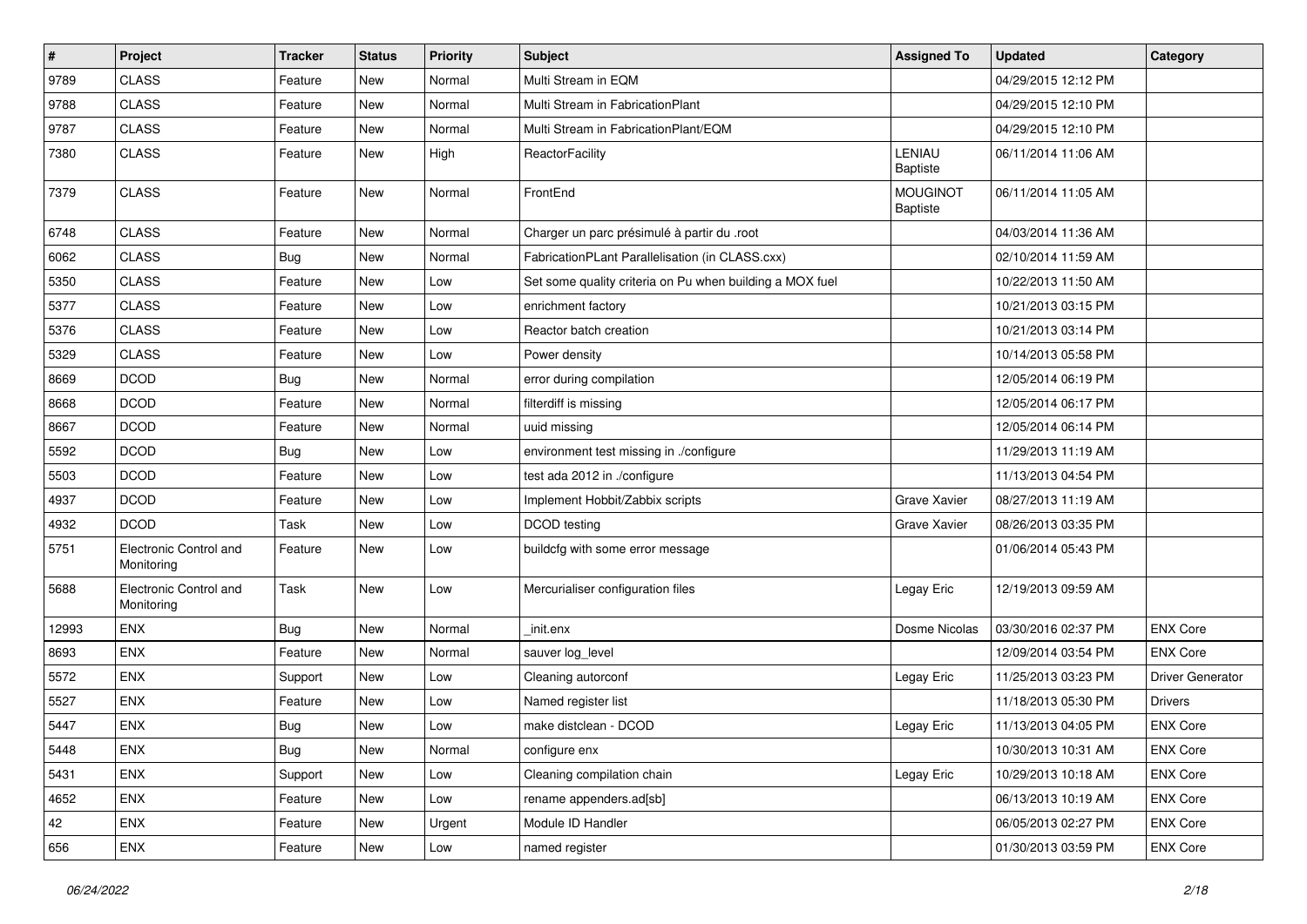| $\sharp$ | Project      | <b>Tracker</b> | <b>Status</b> | <b>Priority</b> | <b>Subject</b>                                                  | <b>Assigned To</b>  | <b>Updated</b>      | Category                |
|----------|--------------|----------------|---------------|-----------------|-----------------------------------------------------------------|---------------------|---------------------|-------------------------|
| 852      | <b>ENX</b>   | Feature        | New           | Low             | Better handling of exception in empty skeleton                  | Legay Eric          | 01/30/2013 03:58 PM | <b>Driver Generator</b> |
| 2644     | ENX          | Feature        | New           | Low             | Que faire en cas de multiple connexion sans quit                |                     | 01/22/2013 05:04 PM | <b>ENX Core</b>         |
| 3851     | <b>ENX</b>   | Task           | New           | Low             | [named register] Tagging new print                              |                     | 01/22/2013 05:04 PM | <b>ENX Core</b>         |
| 3834     | ENX          | Bug            | New           | Low             | Removing data8 type for MM and MD                               |                     | 01/17/2013 06:08 PM | <b>ENX Core</b>         |
| 3833     | <b>ENX</b>   | Task           | New           | Low             | [named register] Modifying MD and MM command type               |                     | 01/17/2013 06:06 PM | <b>ENX Core</b>         |
| 3832     | ENX          | Task           | New           | Low             | [named register] New control                                    |                     | 01/17/2013 06:04 PM | <b>ENX Core</b>         |
| 659      | <b>ENX</b>   | Feature        | New           | Normal          | Gestion des arbres DOM                                          |                     | 01/16/2013 11:33 AM | <b>ENX Core</b>         |
| 660      | <b>ENX</b>   | Support        | New           | High            | Documentation                                                   | Legay Eric          | 05/27/2010 10:55 AM | Documentation           |
| 631      | ftsmonitor   | Feature        | New           | Low             | History of a DN access                                          |                     | 10/22/2010 10:10 AM |                         |
| 5547     | G4IDS        | <b>Task</b>    | New           | Normal          | [Three Body Decay]                                              | Sotty<br>Christophe | 11/22/2013 01:47 PM |                         |
| 5535     | G4IDS        | Task           | New           | Normal          | [Config 2009-2012] Beta-"gamma (induced)" coincidences          | Sotty<br>Christophe | 11/20/2013 02:39 PM |                         |
| 5538     | G4IDS        | Task           | New           | Normal          | [Config 2009-2012] MiniBall Efficiency                          | Sotty<br>Christophe | 11/20/2013 02:35 PM |                         |
| 5537     | G4IDS        | Task           | New           | Low             | [Config 2009-2012] Estimated position of the implantation point | Sotty<br>Christophe | 11/20/2013 02:21 PM |                         |
| 5536     | G4IDS        | <b>Task</b>    | New           | Low             | [Config 2009-2012] Gaussian-like vs Point-like source           | Sotty<br>Christophe | 11/20/2013 02:01 PM |                         |
| 51461    | <b>GRAND</b> | Task           | New           | Normal          | WP 4.4: pipeline simulation                                     |                     | 06/24/2022 03:13 PM | soft simu               |
| 51442    | <b>GRAND</b> | Task           | New           | Normal          | WP 4.3: workflow and scheduler                                  |                     | 06/24/2022 03:03 PM | infra soft              |
| 49899    | <b>GRAND</b> | Task           | New           | Normal          | WP 2.4: antenna network simulation                              |                     | 06/24/2022 02:48 PM |                         |
| 49895    | <b>GRAND</b> | Task           | New           | Normal          | WP 2: GRANDLIB modelization and software                        |                     | 06/24/2022 02:48 PM |                         |
| 49898    | <b>GRAND</b> | Task           | New           | Normal          | WP 2.3: unit detector modeling and coding                       |                     | 06/24/2022 02:11 PM |                         |
| 49910    | <b>GRAND</b> | Task           | New           | Normal          | WP 3.1: manage data event DB                                    |                     | 06/24/2022 01:55 PM |                         |
| 51444    | <b>GRAND</b> | Task           | New           | Normal          | WP 3.5: infra documentation                                     |                     | 06/24/2022 01:50 PM | infra soft              |
| 49909    | <b>GRAND</b> | Task           | New           | Normal          | WP 3: software infra and database                               |                     | 06/24/2022 01:48 PM |                         |
| 49914    | <b>GRAND</b> | <b>Task</b>    | New           | Normal          | WP 3.4: code distribution, software env.                        |                     | 06/24/2022 01:41 PM |                         |
| 49928    | <b>GRAND</b> | Task           | New           | Normal          | WP 6.3: testbench                                               |                     | 06/24/2022 12:58 PM |                         |
| 49927    | <b>GRAND</b> | Task           | New           | Normal          | WP 6.2: analytical method                                       |                     | 06/24/2022 12:41 PM |                         |
| 49939    | GRAND        | Task           | New           | Normal          | WP 9.4: data taking                                             |                     | 06/23/2022 08:19 PM |                         |
| 49929    | GRAND        | Task           | New           | Normal          | WP 6.4: frontend implementation                                 |                     | 04/14/2022 02:24 PM |                         |
| 49945    | <b>GRAND</b> | Task           | New           | Normal          | WP 11: improvement dating of events                             | voisin vincent      | 03/22/2022 02:31 PM |                         |
| 49936    | GRAND        | Task           | New           | Normal          | WP 9.1: detector design adaptation                              |                     | 03/21/2022 03:18 PM |                         |
| 49926    | GRAND        | Task           | New           | Normal          | WP 6.1: neuronal network method                                 |                     | 03/21/2022 01:40 PM |                         |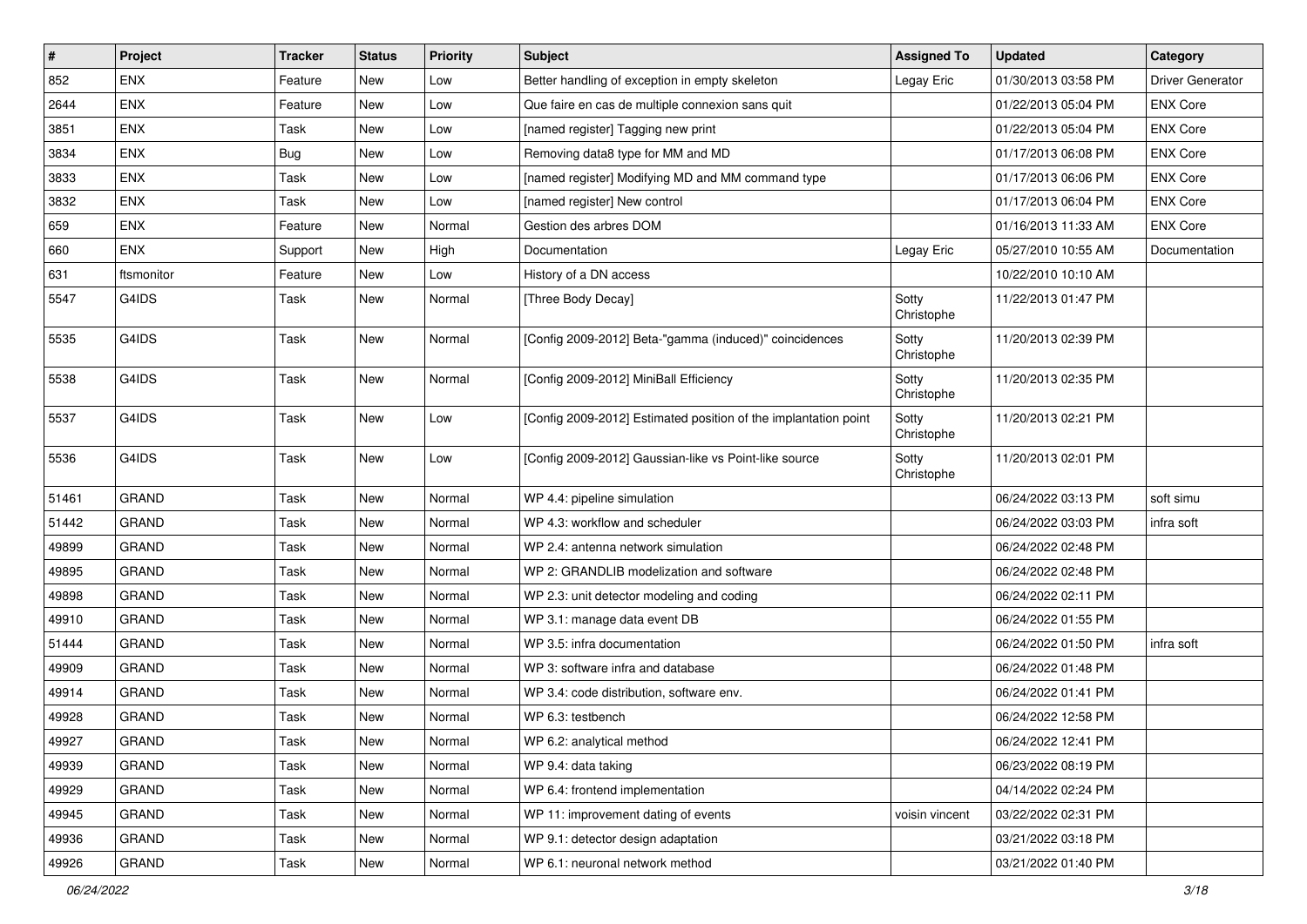| #     | Project      | <b>Tracker</b> | <b>Status</b> | <b>Priority</b> | <b>Subject</b>                                         | <b>Assigned To</b>   | <b>Updated</b>      | Category |
|-------|--------------|----------------|---------------|-----------------|--------------------------------------------------------|----------------------|---------------------|----------|
| 49930 | <b>GRAND</b> | Task           | <b>New</b>    | Normal          | WP 7: second level trigger (SLT)                       |                      | 03/21/2022 10:28 AM |          |
| 49934 | <b>GRAND</b> | Task           | New           | Normal          | WP 8.3: trigger evaluation                             |                      | 03/21/2022 10:28 AM |          |
| 49931 | <b>GRAND</b> | Task           | New           | Normal          | WP 8: data reconstruction study                        |                      | 03/21/2022 10:28 AM |          |
| 49925 | <b>GRAND</b> | Task           | New           | Normal          | WP 6: first level trigger (FLT)                        |                      | 03/21/2022 10:28 AM |          |
| 49908 | <b>GRAND</b> | Task           | New           | Normal          | WP 1.3 : LPNHE WP coordination                         | Martineau<br>Olivier | 03/20/2022 05:35 PM |          |
| 49911 | GRAND        | Task           | New           | Normal          | WP 3.2: calibration monotoring DB                      |                      | 03/18/2022 05:13 PM |          |
| 49924 | <b>GRAND</b> | Task           | New           | Normal          | WP 5.2: noise event selection                          |                      | 03/18/2022 05:13 PM |          |
| 49923 | <b>GRAND</b> | Task           | New           | Normal          | WP 5.5: EAS selection                                  |                      | 03/18/2022 05:13 PM |          |
| 49922 | GRAND        | Task           | New           | Normal          | WP 5.4: reconstruction                                 |                      | 03/18/2022 05:13 PM |          |
| 49918 | GRAND        | Task           | New           | Normal          | WP 5: GP 13/100 experimental DB analysis               |                      | 03/18/2022 05:13 PM |          |
| 49901 | <b>GRAND</b> | Task           | <b>New</b>    | Normal          | WP 2.6: common tools                                   |                      | 03/18/2022 05:13 PM |          |
| 49921 | <b>GRAND</b> | Task           | New           | Normal          | WP 5.3: calibration                                    |                      | 03/18/2022 05:13 PM |          |
| 49919 | <b>GRAND</b> | Task           | <b>New</b>    | Normal          | WP 5.1: data taking                                    |                      | 03/18/2022 05:13 PM |          |
| 49905 | GRAND        | Task           | New           | Normal          | WP 1: GRAND management                                 |                      | 03/18/2022 05:13 PM |          |
| 49906 | <b>GRAND</b> | Task           | <b>New</b>    | Normal          | WP 1.1: finance                                        |                      | 03/18/2022 05:13 PM |          |
| 49904 | <b>GRAND</b> | Task           | New           | Normal          | WP 2.9: detector monotoring                            |                      | 03/18/2022 05:13 PM |          |
| 49903 | <b>GRAND</b> | Task           | New           | Normal          | WP 2.8: detector calibration                           |                      | 03/18/2022 05:13 PM |          |
| 49902 | <b>GRAND</b> | Task           | <b>New</b>    | Normal          | WP 2.7: code quality and documentation                 | Colley<br>Jean-Marc  | 03/18/2022 05:13 PM |          |
| 49896 | GRAND        | Task           | New           | Normal          | WP 2.1: software architecture and optimization         |                      | 03/18/2022 05:13 PM |          |
| 49944 | <b>GRAND</b> | Task           | <b>New</b>    | Normal          | WP 10.3: data analysis                                 |                      | 03/18/2022 04:45 PM |          |
| 49943 | GRAND        | Task           | New           | Normal          | WP 10.2: data taking                                   |                      | 03/18/2022 04:45 PM |          |
| 49942 | GRAND        | Task           | New           | Normal          | WP 10.1: deployment                                    |                      | 03/18/2022 04:45 PM |          |
| 49941 | <b>GRAND</b> | Task           | <b>New</b>    | Normal          | WP 10: GP 300 setup                                    |                      | 03/18/2022 04:45 PM |          |
| 49933 | <b>GRAND</b> | Task           | New           | Normal          | WP 8.2: final reconstruction                           |                      | 03/18/2022 04:39 PM |          |
| 49932 | GRAND        | Task           | <b>New</b>    | Normal          | WP 8.1: SLT info definition                            |                      | 03/18/2022 04:39 PM |          |
| 49940 | <b>GRAND</b> | Task           | New           | Normal          | WP 9.5: data analysis                                  |                      | 03/18/2022 03:35 PM |          |
| 49937 | <b>GRAND</b> | Task           | New           | Normal          | WP 9.2: production detector adaptation                 |                      | 03/18/2022 03:32 PM |          |
| 49938 | <b>GRAND</b> | Task           | New           | Normal          | WP 9.3: deployment commissioning                       |                      | 03/18/2022 03:27 PM |          |
| 49917 | <b>GRAND</b> | Task           | New           | Normal          | WP 4.2: validation                                     |                      | 03/18/2022 03:08 PM |          |
| 49916 | GRAND        | Task           | New           | Normal          | WP 4.1: production, storing & management               |                      | 03/18/2022 03:06 PM |          |
| 49912 | GRAND        | Task           | New           | Normal          | WP 3.3: manage software infra : CI, quality, DB engine |                      | 03/18/2022 03:03 PM |          |
| 49900 | GRAND        | Task           | New           | Normal          | WP 2.5: reconstruction method                          |                      | 03/18/2022 02:57 PM |          |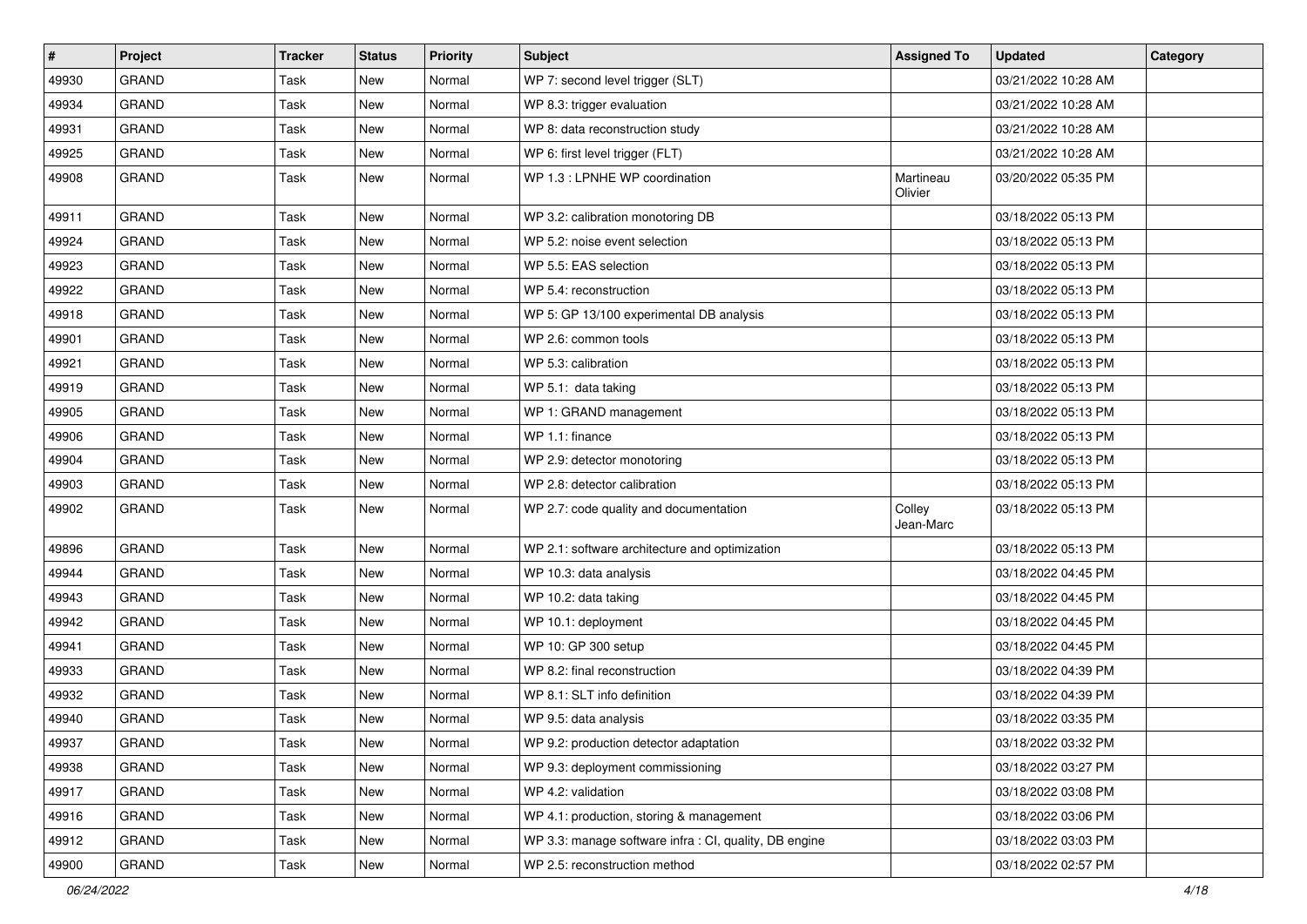| $\sharp$ | Project         | <b>Tracker</b> | <b>Status</b> | <b>Priority</b> | <b>Subject</b>                                                                                                 | <b>Assigned To</b>     | <b>Updated</b>      | Category |
|----------|-----------------|----------------|---------------|-----------------|----------------------------------------------------------------------------------------------------------------|------------------------|---------------------|----------|
| 49897    | <b>GRAND</b>    | Task           | New           | Normal          | WP 2.2: input output format fie                                                                                |                        | 03/18/2022 12:22 AM |          |
| 49935    | <b>GRAND</b>    | Task           | <b>New</b>    | Normal          | WP 9: Nançay setup                                                                                             |                        | 03/18/2022 12:20 AM |          |
| 49915    | <b>GRAND</b>    | Task           | <b>New</b>    | Normal          | WP 4: Creating GRAND simulation                                                                                |                        | 03/18/2022 12:20 AM |          |
| 9525     | <b>IGOSat</b>   | Task           | New           | Normal          | (ODB / SCAO) Conception de la SCAO / Interfaçage avec l'ODB                                                    |                        | 03/27/2015 10:11 AM |          |
| 9528     | <b>IGOSat</b>   | Task           | <b>New</b>    | Normal          | phases projet                                                                                                  |                        | 03/24/2015 03:58 PM |          |
| 9137     | <b>IGOSat</b>   | Task           | <b>New</b>    | Normal          | (PRO) Phase C                                                                                                  |                        | 03/24/2015 03:58 PM |          |
| 9136     | <b>IGOSat</b>   | Task           | <b>New</b>    | Normal          | (PRO) Phase B                                                                                                  |                        | 03/24/2015 03:58 PM |          |
| 9527     | <b>IGOSat</b>   | Task           | New           | Normal          | (SAE / ODB) Réalisation de cartes électroniques pour le satellite<br>IGOSat                                    |                        | 03/24/2015 03:52 PM |          |
| 9526     | <b>IGOSat</b>   | Task           | <b>New</b>    | Normal          | (SCI) Electronique d'acquisition de l'instrument Scintillateur                                                 |                        | 03/24/2015 03:50 PM |          |
| 9524     | <b>IGOSat</b>   | Task           | <b>New</b>    | Normal          | (ODB) Logiciel de Vol                                                                                          |                        | 03/24/2015 03:41 PM |          |
| 9151     | <b>IGOSat</b>   | Task           | <b>New</b>    | Normal          | (ODB) Code de simulation fonctionelle                                                                          |                        | 02/18/2015 05:13 PM |          |
| 36236    | IN2P3-Forge     | Support        | <b>New</b>    | High            | Synchronisation demandée pour un serveur Mercurial                                                             |                        | 04/13/2021 09:07 AM |          |
| 35994    | IN2P3-Forge     | Support        | <b>New</b>    | Normal          | Synchronisation demandée pour un serveur Mercurial                                                             |                        | 01/11/2019 03:10 PM |          |
| 9491     | <b>JEM-EUSO</b> | Support        | New           | Normal          | I need to access also to AWG Euso balloon documents                                                            |                        | 03/18/2015 03:36 PM |          |
| 48758    | LabInvent       | Task           | New           | Immediate       | Modifs demandées par C. Feugeade le 18/1/22                                                                    | <b>Pallier Etienne</b> | 01/19/2022 04:22 PM |          |
| 48757    | LabInvent       | Feature        | New           | Immediate       | *** F - DIVERS TODO (à dispatcher)                                                                             | <b>Pallier Etienne</b> | 01/19/2022 04:12 PM |          |
| 47960    | LabInvent       | Task           | <b>New</b>    | Immediate       | <b>CHAMPS</b>                                                                                                  |                        | 01/19/2022 03:51 PM |          |
| 47860    | LabInvent       | Feature        | <b>New</b>    | Immediate       | *** F - ENTITY - Materiels                                                                                     |                        | 01/19/2022 03:51 PM |          |
| 47890    | LabInvent       | Task           | <b>New</b>    | High            | Commander (demande achat)                                                                                      |                        | 01/19/2022 03:48 PM |          |
| 47957    | LabInvent       | Feature        | New           | Normal          | *** F - ENTITY - Les GROUPES (de User ou Materiel) :<br>Thématique, Métier, Projet, Site (+ Pole ou Service ?) |                        | 12/13/2021 11:12 AM |          |
| 47861    | LabInvent       | Feature        | <b>New</b>    | Urgent          | *** F - ENTITY - Suivis (de Materiel ou User)                                                                  |                        | 12/13/2021 11:10 AM |          |
| 47862    | LabInvent       | Feature        | New           | Normal          | *** F - ENTITY - Prets (de Materiel)                                                                           |                        | 12/13/2021 11:10 AM |          |
| 47895    | LabInvent       | Feature        | New           | Normal          | *** F - ENTITY - Documents attachés (à Materiel ou Suivi)                                                      |                        | 12/13/2021 11:09 AM |          |
| 48223    | LabInvent       | Task           | <b>New</b>    | Normal          | instance perso (docker)                                                                                        |                        | 12/13/2021 11:08 AM |          |
| 47866    | LabInvent       | Feature        | <b>New</b>    | Urgent          | *** F - Installation                                                                                           |                        | 12/13/2021 11:08 AM |          |
| 47947    | LabInvent       | Task           | <b>New</b>    | High            | docker only                                                                                                    |                        | 12/13/2021 11:07 AM |          |
| 47926    | LabInvent       | Task           | New           | High            | Instance DEMO docker - à installer sur hyp2 puis sur VM pweb3                                                  |                        | 12/13/2021 11:07 AM |          |
| 47865    | LabInvent       | Feature        | New           | Normal          | *** F - Configuration générale                                                                                 |                        | 12/13/2021 11:06 AM |          |
| 48222    | LabInvent       | Task           | New           | Normal          | (NEW func) Gérer Suivi d'un User                                                                               |                        | 12/13/2021 10:39 AM |          |
| 48005    | LabInvent       | Task           | New           | Normal          | <b>Bugfix toutes les Deprecated Errors</b>                                                                     |                        | 12/06/2021 02:37 PM |          |
| 47869    | LabInvent       | Feature        | New           | Normal          | *** F - Tests                                                                                                  |                        | 12/06/2021 02:28 PM |          |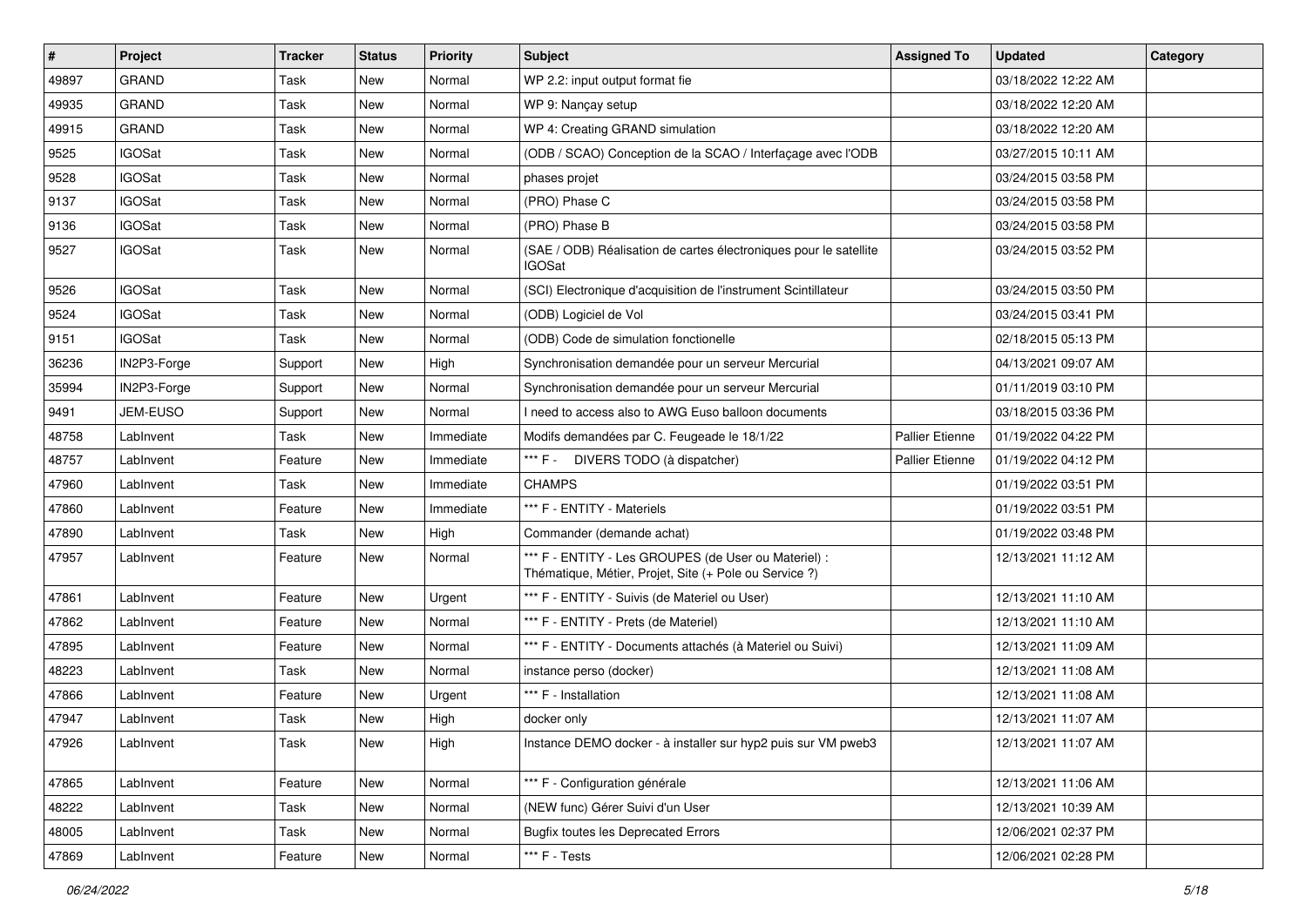| $\sharp$ | Project   | <b>Tracker</b> | <b>Status</b> | <b>Priority</b> | <b>Subject</b>                                                              | <b>Assigned To</b> | <b>Updated</b>      | Category |
|----------|-----------|----------------|---------------|-----------------|-----------------------------------------------------------------------------|--------------------|---------------------|----------|
| 47946    | LabInvent | Task           | New           | Normal          | classic only                                                                |                    | 12/03/2021 09:50 AM |          |
| 47921    | LabInvent | Feature        | <b>New</b>    | Immediate       | *** F - Framework CakePhp                                                   |                    | 12/02/2021 04:45 PM |          |
| 47922    | LabInvent | Task           | New           | Immediate       | Passer directement à v3.LAST (3.10.1)                                       |                    | 12/02/2021 04:45 PM |          |
| 47905    | LabInvent | Task           | New           | Urgent          | Read (index & view) (generic)                                               |                    | 12/01/2021 11:21 AM |          |
| 47899    | LabInvent | Task           | <b>New</b>    | Urgent          | view (generic)                                                              |                    | 12/01/2021 11:21 AM |          |
| 47875    | LabInvent | Feature        | New           | Urgent          | *** F - ENTITY GÉNÉRIQUE - Actions & Vues génériques (&<br>Refactorisation) |                    | 12/01/2021 11:21 AM |          |
| 47903    | LabInvent | Task           | New           | Urgent          | Rappels automatiques pour les suivis récurrents (périodiques)               |                    | 12/01/2021 11:17 AM |          |
| 47901    | LabInvent | Task           | <b>New</b>    | Urgent          | Read (view & index)                                                         |                    | 12/01/2021 11:17 AM |          |
| 47873    | LabInvent | Task           | New           | Normal          | Model (Entity & Table)                                                      |                    | 12/01/2021 09:37 AM |          |
| 47966    | LabInvent | Task           | New           | Normal          | Ajouter test Commande (avec devis joint)                                    |                    | 11/30/2021 04:17 PM |          |
| 47912    | LabInvent | Task           | New           | High            | (VUE) Elements et Helper                                                    |                    | 11/30/2021 03:51 PM |          |
| 47914    | LabInvent | Task           | New           | High            | index (generic)                                                             |                    | 11/30/2021 03:50 PM |          |
| 47906    | LabInvent | Task           | <b>New</b>    | Urgent          | Champs virtuels                                                             |                    | 11/30/2021 03:50 PM |          |
| 47897    | LabInvent | Task           | <b>New</b>    | High            | *** F - Stats (Users)                                                       |                    | 11/30/2021 03:48 PM |          |
| 47942    | LabInvent | Task           | New           | High            | index (generic)                                                             |                    | 11/30/2021 03:48 PM |          |
| 47937    | LabInvent | Task           | New           | High            | Read (index & view) (generic ?)                                             |                    | 11/30/2021 03:48 PM |          |
| 47927    | LabInvent | Task           | <b>New</b>    | High            | A gérer via fichier conf YAML                                               |                    | 11/30/2021 03:47 PM |          |
| 47867    | LabInvent | Task           | New           | High            | *** F - Autorisations (Users)                                               |                    | 11/30/2021 03:47 PM |          |
| 47886    | LabInvent | Task           | <b>New</b>    | Urgent          | Notifications                                                               |                    | 11/30/2021 03:45 PM |          |
| 47874    | LabInvent | Task           | New           | Urgent          | <b>Stats</b>                                                                |                    | 11/30/2021 03:44 PM |          |
| 47878    | LabInvent | Task           | <b>New</b>    | High            | Autres                                                                      |                    | 11/30/2021 03:44 PM |          |
| 47884    | LabInvent | Task           | <b>New</b>    | High            | partitionnement par Site (besoin IP2I/LMA)                                  |                    | 11/30/2021 03:43 PM |          |
| 47877    | LabInvent | Task           | New           | High            | find (search)                                                               |                    | 11/30/2021 03:43 PM |          |
| 47952    | LabInvent | Task           | <b>New</b>    | High            | Ecran d'accueil à restructurer                                              |                    | 11/30/2021 03:43 PM |          |
| 47936    | LabInvent | Task           | New           | High            | 3-4 - TBO & ARCHIVED                                                        |                    | 11/30/2021 03:43 PM |          |
| 47934    | LabInvent | Task           | New           | High            | LIFECYCLE (Status) : CREATED => (TBO) => VALIDATED =><br>TBA => ARCHIVED    |                    | 11/30/2021 03:43 PM |          |
| 47863    | LabInvent | Feature        | New           | High            | *** F - ENTITY - Users                                                      |                    | 11/30/2021 03:43 PM |          |
| 47882    | LabInvent | Task           | New           | High            | Delete - delete                                                             |                    | 11/30/2021 03:42 PM |          |
| 47881    | LabInvent | Task           | New           | High            | Read - view                                                                 |                    | 11/30/2021 03:42 PM |          |
| 47876    | LabInvent | Task           | New           | High            | CRUD                                                                        |                    | 11/30/2021 03:42 PM |          |
| 47872    | LabInvent | Task           | New           | High            | Actions & Vues                                                              |                    | 11/30/2021 03:42 PM |          |
| 47879    | LabInvent | Task           | New           | High            | Create/Update - add edit                                                    |                    | 11/30/2021 03:42 PM |          |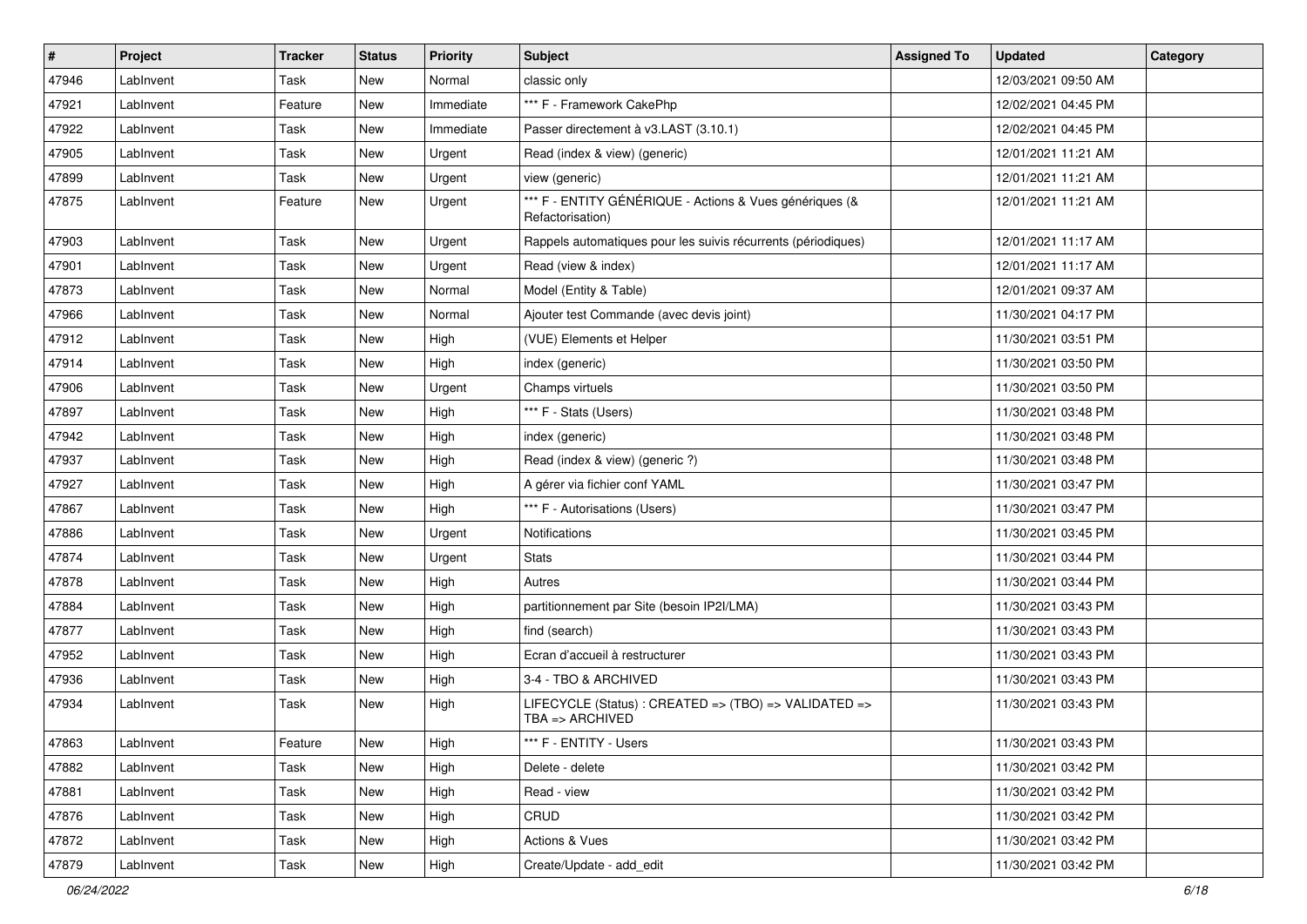| #     | Project   | <b>Tracker</b> | <b>Status</b> | <b>Priority</b> | Subject                                                                                       | <b>Assigned To</b> | <b>Updated</b>      | Category |
|-------|-----------|----------------|---------------|-----------------|-----------------------------------------------------------------------------------------------|--------------------|---------------------|----------|
| 47870 | LabInvent | Task           | New           | Normal          | Tests (Materiels)                                                                             |                    | 11/30/2021 03:38 PM |          |
| 47962 | LabInvent | Task           | <b>New</b>    | Urgent          | (IRAP only) re-install inventirap avec php7                                                   |                    | 11/30/2021 03:17 PM |          |
| 47951 | LabInvent | Feature        | New           | Normal          | *** F - Etiquettes & Imprimantes                                                              |                    | 11/30/2021 01:42 PM |          |
| 47913 | LabInvent | Task           | New           | Normal          | ROLES (profils)                                                                               |                    | 11/30/2021 01:39 PM |          |
| 47868 | LabInvent | Task           | <b>New</b>    | Normal          | *** F - Super Entité (AppController, AppTable)                                                |                    | 11/30/2021 01:34 PM |          |
| 47885 | LabInvent | Task           | New           | Normal          | filtrage (voir formulaire index)                                                              |                    | 11/30/2021 01:30 PM |          |
| 47883 | LabInvent | Task           | New           | Normal          | formulaire de recherche multi-critères                                                        |                    | 11/30/2021 01:30 PM |          |
| 47871 | LabInvent | Task           | New           | Normal          | Autorisations                                                                                 |                    | 11/30/2021 01:29 PM |          |
| 47954 | LabInvent | Task           | New           | Normal          | 1 - CREATED                                                                                   |                    | 11/30/2021 01:27 PM |          |
| 47953 | LabInvent | Task           | <b>New</b>    | Normal          | 2a - TOBEORDERED (optionnel)                                                                  |                    | 11/30/2021 01:27 PM |          |
| 47935 | LabInvent | Task           | New           | Normal          | 2b - VALIDATED                                                                                |                    | 11/30/2021 01:27 PM |          |
| 47930 | LabInvent | Task           | New           | Normal          | *** F - ENTITY - QrCode                                                                       |                    | 11/30/2021 01:26 PM |          |
| 47907 | LabInvent | Task           | New           | Normal          | *** F - Config YAML (champs materiels) : champs obligatoires,<br>recommandés, ou readonly     |                    | 11/30/2021 01:25 PM |          |
| 47893 | LabInvent | Task           | <b>New</b>    | Normal          | Views                                                                                         |                    | 11/30/2021 01:21 PM |          |
| 47889 | LabInvent | Task           | <b>New</b>    | Normal          | Changer statut - setStatusTo*()                                                               |                    | 11/30/2021 01:19 PM |          |
| 47880 | LabInvent | Task           | New           | Normal          | Read - index                                                                                  |                    | 11/30/2021 01:16 PM |          |
| 47932 | LabInvent | Feature        | <b>New</b>    | Normal          | *** F - DOC (documentation)                                                                   |                    | 11/30/2021 01:10 PM |          |
| 47959 | LabInvent | Task           | New           | Normal          | *** F - ENTITY - Fournisseurs                                                                 |                    | 11/30/2021 12:57 PM |          |
| 47864 | LabInvent | Feature        | New           | Normal          | *** F - ENTITY - Autres                                                                       |                    | 11/30/2021 12:57 PM |          |
| 47958 | LabInvent | Task           | <b>New</b>    | Normal          | delete (generic)                                                                              |                    | 11/30/2021 12:47 PM |          |
| 47950 | LabInvent | Task           | <b>New</b>    | Normal          | DB complète à mettre à jour                                                                   |                    | 11/30/2021 12:26 PM |          |
| 47945 | LabInvent | Task           | <b>New</b>    | Normal          | <b>ALL</b>                                                                                    |                    | 11/30/2021 12:23 PM |          |
| 47925 | LabInvent | Task           | <b>New</b>    | Normal          | (après cakephp v4) Passer à Php 8                                                             |                    | 11/30/2021 11:48 AM |          |
| 47924 | LabInvent | Task           | New           | Normal          | (après 3.9) Passer à v4                                                                       |                    | 11/30/2021 11:48 AM |          |
| 47911 | LabInvent | Task           | <b>New</b>    | Normal          | Create/Update (add_edit generic)                                                              |                    | 11/30/2021 11:04 AM |          |
| 41294 | Lavoisier | Feature        | New           | High            | add support for attribute @null in namespace<br>http://software.in2p3.fr/lavoisier/tables.xsd | Reynaud<br>Sylvain | 09/25/2020 03:38 PM | Engine   |
| 37910 | Lavoisier | Feature        | New           | High            | do not log AdaptorException when they are already sent to the<br>user                         |                    | 07/25/2019 09:41 AM |          |
| 37461 | Lavoisier | Feature        | New           | Normal          | add support for jdk 11                                                                        |                    | 04/25/2019 01:53 PM |          |
| 35692 | Lavoisier | <b>Bug</b>     | New           | Normal          | namespace not removed for a given use-case                                                    |                    | 11/27/2018 05:35 PM |          |
| 34801 | Lavoisier | Feature        | New           | Normal          | add support for attribute @if in element view/variable                                        |                    | 07/31/2018 12:57 PM |          |
| 33857 | Lavoisier | <b>Bug</b>     | New           | Normal          | post-processors namespace mapping must be defined in view                                     |                    | 06/18/2018 01:29 PM | Engine   |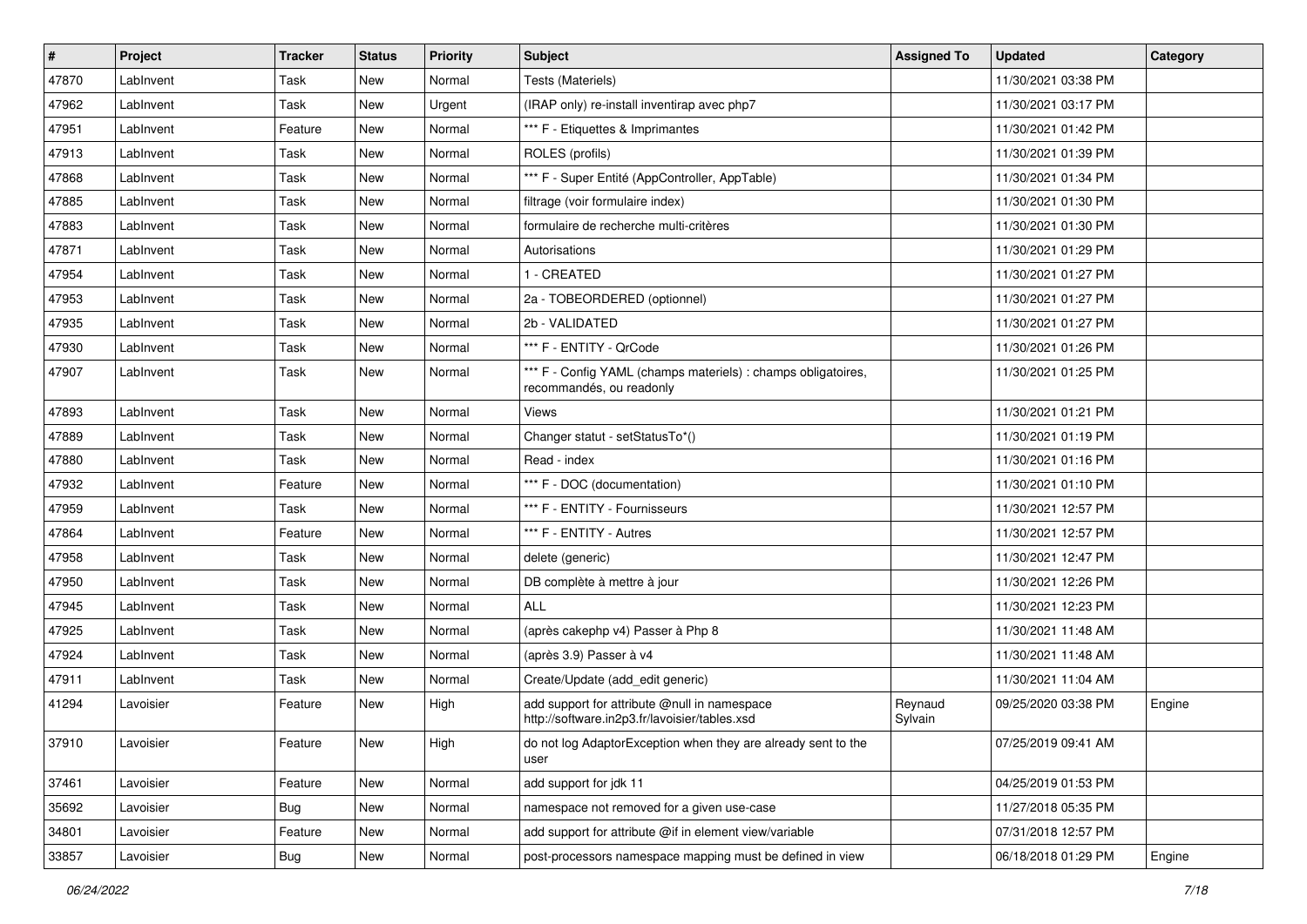| #     | Project   | <b>Tracker</b> | <b>Status</b> | <b>Priority</b> | <b>Subject</b>                                                                                                              | <b>Assigned To</b> | <b>Updated</b>      | Category                      |
|-------|-----------|----------------|---------------|-----------------|-----------------------------------------------------------------------------------------------------------------------------|--------------------|---------------------|-------------------------------|
| 33350 | Lavoisier | Feature        | New           | Low             | add a XPath function multireplace()                                                                                         |                    | 05/31/2018 03:49 PM | Engine                        |
| 32928 | Lavoisier | Feature        | <b>New</b>    | Normal          | support enumeration in route properties                                                                                     |                    | 05/18/2018 02:23 PM | Service                       |
| 11484 | Lavoisier | Feature        | New           | Low             | improve command "lavoisier-upgrade.sh"                                                                                      |                    | 04/10/2018 11:06 AM |                               |
| 30741 | Lavoisier | Feature        | New           | Low             | add research button on web site                                                                                             |                    | 04/04/2018 10:53 AM | <b>Doc</b>                    |
| 30735 | Lavoisier | Feature        | New           | Low             | write documentation about the admin web console                                                                             |                    | 04/04/2018 10:52 AM | Doc                           |
| 29154 | Lavoisier | Bug            | New           | Normal          | wrong context when mixing <element-create-as-parent> and<br/><element-create></element-create></element-create-as-parent>   | Reynaud<br>Sylvain | 03/06/2018 11:09 AM | <b>XML</b> Template<br>Engine |
| 27576 | Lavoisier | Feature        | New           | Normal          | add a parameter "priority" on WhenCreatedTrigger                                                                            |                    | 02/02/2018 03:18 PM | Engine                        |
| 27570 | Lavoisier | Feature        | New           | Normal          | Notified Trigger should bypass attribute @ignore-during                                                                     |                    | 02/02/2018 03:05 PM | Engine                        |
| 27459 | Lavoisier | Bug            | New           | Normal          | namespace disappear when root node is renamed                                                                               | Reynaud<br>Sylvain | 01/31/2018 02:44 PM | <b>XML Template</b><br>Engine |
| 26907 | Lavoisier | Feature        | New           | Normal          | implement XPath function format-number()                                                                                    |                    | 01/10/2018 03:18 PM | <b>XML Template</b><br>Engine |
| 26766 | Lavoisier | <b>Bug</b>     | New           | Low             | prefix-namespace mapping is moved to the wrong node                                                                         | Reynaud<br>Sylvain | 01/03/2018 05:32 PM | <b>XML Template</b><br>Engine |
| 20738 | Lavoisier | Bug            | New           | Low             | Stacktrace                                                                                                                  |                    | 08/30/2017 10:39 AM | Stacktrace                    |
| 11915 | Lavoisier | Feature        | New           | Normal          | change the parameters of plugin ChartRenderer                                                                               |                    | 02/05/2016 12:25 PM | Adaptors                      |
| 11100 | Lavoisier | <b>Bug</b>     | New           | Normal          | <element-ignore> should not remove the namespace declaration<br/>(xmlns)</element-ignore>                                   |                    | 10/16/2015 01:48 PM | <b>XML Template</b><br>Engine |
| 10315 | Lavoisier | Feature        | New           | Normal          | Index size of IndexedFileCache plugin is limited by the max<br>number of inodes                                             |                    | 07/07/2015 10:12 AM | Adaptors                      |
| 9799  | Lavoisier | Feature        | New           | Normal          | esxl function missing : add-duration                                                                                        |                    | 04/30/2015 11:00 AM |                               |
| 9778  | Lavoisier | Feature        | New           | Normal          | support cookies in HTTPConnector                                                                                            |                    | 04/28/2015 01:39 PM | Adaptors                      |
| 9704  | Lavoisier | Feature        | New           | Normal          | add option --override to lavoisier-upgrade.sh                                                                               |                    | 04/15/2015 10:07 AM |                               |
| 9624  | Lavoisier | Feature        | New           | Normal          | when cache is empty and being built, user queries should be<br>waiting for it rather than failing                           |                    | 04/01/2015 06:30 PM | Engine                        |
| 9623  | Lavoisier | Bug            | New           | Normal          | SynchronousCacheConnector stays in building state until the<br>calling view is finished                                     |                    | 04/01/2015 06:21 PM | Adaptors                      |
| 9622  | Lavoisier | Feature        | New           | Normal          | add links to fallback views into view "dependencies"                                                                        |                    | 04/01/2015 06:19 PM | Console                       |
| 9607  | Lavoisier | Feature        | New           | Normal          | Add SAML 2.0 support in Lavoisier                                                                                           |                    | 04/01/2015 11:32 AM | Adaptors                      |
| 9606  | Lavoisier | Feature        | New           | High            | add attribute @encoding to element <connector></connector>                                                                  |                    | 03/31/2015 06:29 PM | Engine                        |
| 9564  | Lavoisier | Feature        | New           | Normal          | reorganize <pre-renderer> section</pre-renderer>                                                                            |                    | 03/30/2015 10:37 AM | Engine                        |
| 9562  | Lavoisier | Feature        | New           | Normal          | re-implement <pre-renderers> in streaming mode</pre-renderers>                                                              |                    | 03/30/2015 10:32 AM | Engine                        |
| 9563  | Lavoisier | Feature        | New           | Normal          | support <elements-ignore> into <element-create-as-parent></element-create-as-parent></elements-ignore>                      |                    | 03/30/2015 10:30 AM | <b>XML Template</b><br>Engine |
| 9560  | Lavoisier | Feature        | New           | Normal          | SurroundSerializer should ignore header lines (starting with )</td <td></td> <td>03/30/2015 10:17 AM</td> <td>Adaptors</td> |                    | 03/30/2015 10:17 AM | Adaptors                      |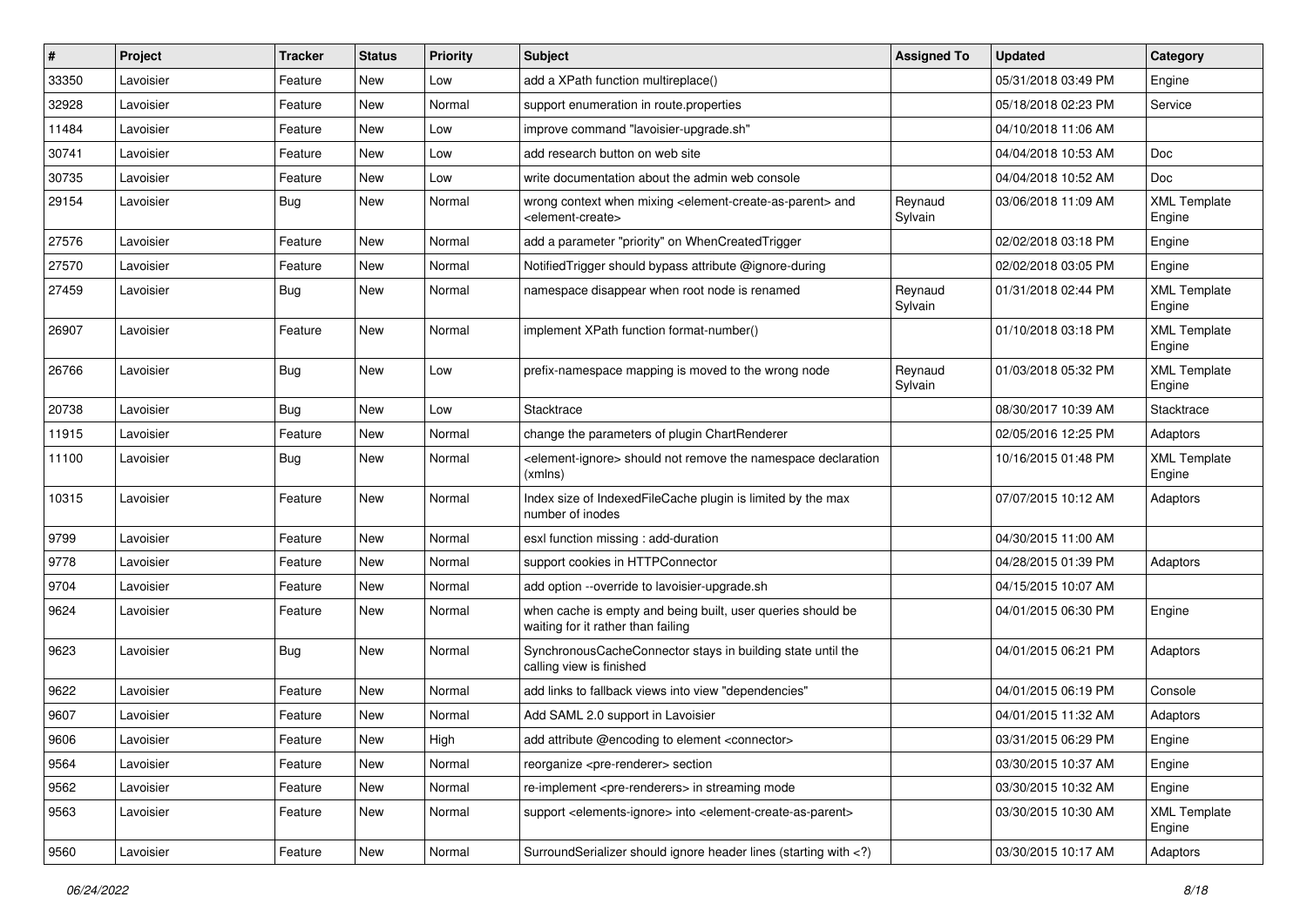| $\vert$ # | Project   | <b>Tracker</b> | <b>Status</b> | <b>Priority</b> | Subject                                                                                 | <b>Assigned To</b> | <b>Updated</b>      | Category                       |
|-----------|-----------|----------------|---------------|-----------------|-----------------------------------------------------------------------------------------|--------------------|---------------------|--------------------------------|
| 9559      | Lavoisier | Feature        | New           | Normal          | develop a TextRenderer plugin                                                           |                    | 03/30/2015 10:15 AM | Adaptors                       |
| 9496      | Lavoisier | Feature        | <b>New</b>    | High            | upgrade to more recent version of JSW                                                   |                    | 03/18/2015 06:34 PM | <b>Build</b>                   |
| 9467      | Lavoisier | Feature        | New           | Normal          | improve flexibility of JSONRenderer                                                     |                    | 03/16/2015 01:54 PM | Adaptors                       |
| 7461      | Lavoisier | Feature        | New           | High            | add XPath function url()                                                                |                    | 02/17/2015 01:04 PM | Engine                         |
| 7460      | Lavoisier | Feature        | <b>New</b>    | High            | support HTTP proxy                                                                      |                    | 02/17/2015 01:04 PM |                                |
| 9086      | Lavoisier | Feature        | New           | High            | enable refreshing all notifiable caches with one single click                           |                    | 02/09/2015 12:37 PM | Console                        |
| 8817      | Lavoisier | Feature        | New           | Normal          | develop a XML template optimizer                                                        |                    | 12/19/2014 05:10 PM | <b>XML Template</b><br>Engine  |
| 8405      | Lavoisier | Feature        | New           | Normal          | implement XPath function choose_not_null(arg1, arg2)                                    |                    | 10/30/2014 02:21 PM | Engine                         |
| 8404      | Lavoisier | Feature        | <b>New</b>    | Normal          | support parameters in <pre-renderers></pre-renderers>                                   |                    | 10/30/2014 11:03 AM | Engine                         |
| 8380      | Lavoisier | Bug            | New           | Normal          | remove attribute @evaluated from generated adaptors<br>documentation                    |                    | 10/28/2014 04:51 PM | Doc                            |
| 8379      | Lavoisier | Bug            | <b>New</b>    | Normal          | NullPointerException at startup                                                         |                    | 10/28/2014 04:49 PM |                                |
| 8261      | Lavoisier | Feature        | New           | Normal          | support attribute @out-xpath on <element></element>                                     |                    | 10/17/2014 07:15 PM | <b>XML Template</b><br>Engine  |
| 8260      | Lavoisier | Feature        | New           | Normal          | develop plugin ElementProcessor                                                         |                    | 10/17/2014 07:10 PM | Adaptors                       |
| 8259      | Lavoisier | Feature        | New           | Normal          | support parameter "renderer" in ZipRenderer and GZipRenderer                            |                    | 10/17/2014 07:08 PM | Adaptors                       |
| 8258      | Lavoisier | Feature        | <b>New</b>    | Normal          | add attribute @default to <renderers></renderers>                                       |                    | 10/17/2014 07:07 PM | Engine                         |
| 8241      | Lavoisier | Feature        | New           | Normal          | improve dropdown list of view "form"                                                    |                    | 10/15/2014 06:05 PM | Engine                         |
| 8240      | Lavoisier | Feature        | New           | Normal          | LDAPConnector/LDIFSerializer should generate data in DSML<br>format                     |                    | 10/15/2014 06:02 PM | Adaptors                       |
| 8217      | Lavoisier | Bug            | <b>New</b>    | Normal          | Logo demo view seems broken                                                             |                    | 10/13/2014 02:06 PM |                                |
| 8172      | Lavoisier | Feature        | New           | Normal          | support XPath function append()                                                         |                    | 10/06/2014 10:43 AM | <b>XML Template</b><br>Engine  |
| 8132      | Lavoisier | Feature        | <b>New</b>    | Normal          | support attribute @first-child-attributes in <element></element>                        |                    | 09/30/2014 04:28 PM |                                |
| 8055      | Lavoisier | Bug            | New           | Normal          | view "debug" fails when Lavoisier is installed in a directory with<br>special character |                    | 09/19/2014 05:02 PM |                                |
| 7811      | Lavoisier | Feature        | New           | Normal          | support server-side argument validation with XPath                                      |                    | 07/30/2014 05:05 PM |                                |
| 7649      | Lavoisier | Feature        | <b>New</b>    | Normal          | develop a XMLTemplateProcessor plugin                                                   |                    | 07/04/2014 05:52 PM | Adaptors                       |
| 7619      | Lavoisier | Feature        | New           | Normal          | replace @INCLUDES with #include in properties files                                     |                    | 07/04/2014 11:17 AM | Engine                         |
| 7566      | Lavoisier | <b>Bug</b>     | <b>New</b>    | Low             | fields of view "form" are disabled when they have default value                         |                    | 06/27/2014 04:53 PM | Console                        |
| 7465      | Lavoisier | <b>Bug</b>     | New           | Normal          | fix all the relative URL used by the web console                                        |                    | 06/17/2014 04:57 PM | Console                        |
| 7464      | Lavoisier | Feature        | New           | Normal          | replace XSL with HTML template in web console                                           |                    | 06/17/2014 04:55 PM | Console                        |
| 7463      | Lavoisier | Feature        | New           | Normal          | add attribute tpl:url._                                                                 |                    | 06/17/2014 04:54 PM | <b>HTML Template</b><br>Engine |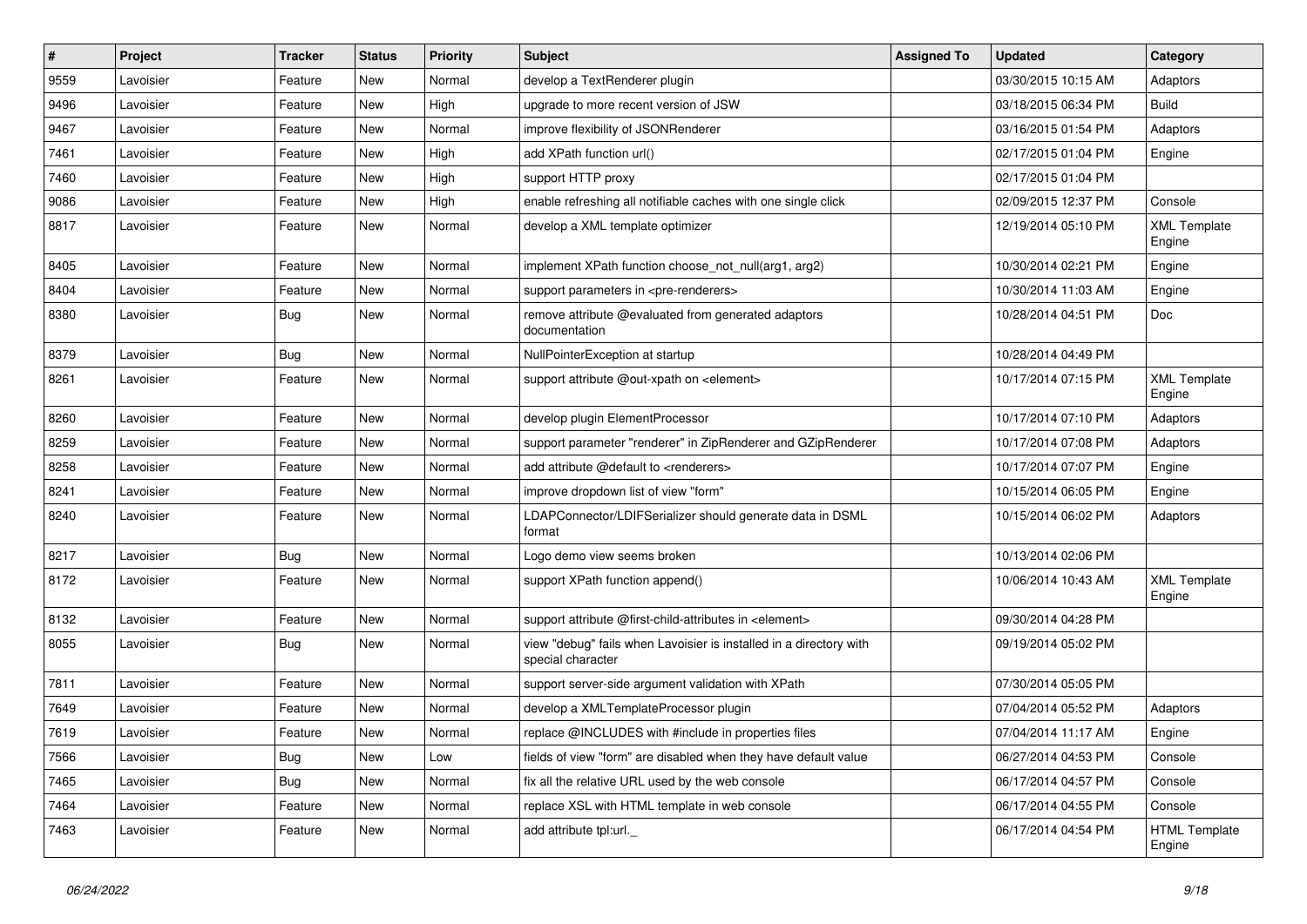| $\vert$ # | <b>Project</b>           | <b>Tracker</b> | <b>Status</b> | <b>Priority</b> | <b>Subject</b>                                                                            | <b>Assigned To</b> | <b>Updated</b>      | Category |
|-----------|--------------------------|----------------|---------------|-----------------|-------------------------------------------------------------------------------------------|--------------------|---------------------|----------|
| 7325      | Lavoisier                | Feature        | <b>New</b>    | Normal          | support filtering dependencies graph by categories                                        |                    | 06/04/2014 05:14 PM | Console  |
| 6864      | Lavoisier                | Feature        | <b>New</b>    | Low             | support IP v6 in adaptor IPAddressAuthenticator                                           | Schwarz Lionel     | 04/15/2014 02:11 PM | Adaptors |
| 6687      | Lavoisier                | Feature        | New           | Low             | develop a CronTrigger                                                                     |                    | 03/27/2014 04:36 PM | Adaptors |
| 6325      | Lavoisier                | Feature        | <b>New</b>    | Low             | enable limiting the maximum output size                                                   |                    | 03/24/2014 10:40 AM | Engine   |
| 6353      | Lavoisier                | Feature        | New           | Low             | support new parameter type "Language"                                                     |                    | 03/24/2014 10:40 AM | Engine   |
| 6260      | Lavoisier                | Feature        | <b>New</b>    | Low             | support introspection of view-template                                                    |                    | 03/24/2014 10:40 AM | Engine   |
| 6303      | Lavoisier                | Feature        | New           | Low             | support attributes @package and @id on <config></config>                                  |                    | 03/24/2014 10:31 AM | Engine   |
| 5090      | Lavoisier                | Feature        | New           | Low             | add new adaptor type : <writer></writer>                                                  |                    | 03/24/2014 10:26 AM | Engine   |
| 4906      | Lavoisier                | Feature        | New           | Low             | XPath2SQLTemplate: add support for SQL functions                                          |                    | 03/24/2014 10:26 AM | Adaptors |
| 4905      | Lavoisier                | Feature        | <b>New</b>    | Low             | XPath2SQLTemplate: add support for XPath functions                                        |                    | 03/24/2014 10:26 AM | Adaptors |
| 4904      | Lavoisier                | Feature        | New           | Low             | XPath2SQLTemplate: add support for ORDER BY                                               |                    | 03/24/2014 10:26 AM | Adaptors |
| 4871      | Lavoisier                | Feature        | New           | Low             | ExcelSerializer                                                                           |                    | 03/24/2014 10:26 AM | Adaptors |
| 4870      | Lavoisier                | Feature        | New           | Low             | BinarySerializer                                                                          |                    | 03/24/2014 10:26 AM | Adaptors |
| 4867      | Lavoisier                | Feature        | New           | Low             | ScalaProcessor                                                                            |                    | 03/24/2014 10:26 AM | Adaptors |
| 4866      | Lavoisier                | Feature        | <b>New</b>    | Low             | <b>XQueryConnector</b>                                                                    |                    | 03/24/2014 10:26 AM | Adaptors |
| 4865      | Lavoisier                | Feature        | New           | Low             | support remote connection in JMXConnector                                                 |                    | 03/24/2014 10:26 AM | Adaptors |
| 4863      | Lavoisier                | Feature        | <b>New</b>    | Low             | YAMLRenderer                                                                              |                    | 03/24/2014 10:26 AM | Adaptors |
| 6360      | Lavoisier                | Feature        | New           | Low             | develop a EntriesProcessor (or a EntriesRenderer)                                         |                    | 03/05/2014 03:22 PM | Adaptors |
| 4934      | Lavoisier                | Feature        | <b>New</b>    | Low             | implement some additional cache adaptors                                                  |                    | 02/07/2014 04:59 PM | Adaptors |
| 5009      | Lavoisier                | Feature        | New           | Low             | <b>ICalRenderer</b>                                                                       |                    | 01/21/2014 06:02 PM | Adaptors |
| 5008      | Lavoisier                | Feature        | <b>New</b>    | Low             | <b>ICalSerializer</b>                                                                     |                    | 01/21/2014 06:01 PM | Adaptors |
| 5558      | Lavoisier                | Feature        | New           | Low             | add XPath function build xpath()                                                          |                    | 11/29/2013 09:58 AM | Engine   |
| 5442      | Lavoisier                | Feature        | <b>New</b>    | Low             | create a view 'stoppoint'                                                                 | Lequeux Olivier    | 10/29/2013 05:02 PM | Console  |
| 5051      | Lavoisier                | Support        | New           | Normal          | Explain cache trigger workflow                                                            | Lequeux Olivier    | 09/13/2013 10:36 AM | Doc      |
| 8369      | LC <sub>2</sub>          | Feature        | <b>New</b>    | Normal          | Standardize by relying on GNU getopt instead of proprietary<br>cmdline                    | Lafage Vincent     | 10/27/2014 07:06 PM |          |
| 8099      | LC <sub>2</sub>          | Feature        | New           | High            | Add business rule forbidding empty CRT-DSP configuration (at<br>least 1 manu per CRT DSP) | Lafage Vincent     | 10/27/2014 07:00 PM |          |
| 2112      | LC <sub>2</sub>          | Feature        | New           | Low             | Rorc lib                                                                                  |                    | 04/08/2013 06:11 PM |          |
| 2118      | LC <sub>2</sub>          | Feature        | New           | Low             | Prepare the Command Line Interface of validator to parse rdRam                            | Lafage Vincent     | 10/20/2011 04:20 PM |          |
| 2076      | LC <sub>2</sub>          | Feature        | <b>New</b>    | Low             | Finer grained report for boot Crocus script                                               |                    | 10/11/2011 02:18 PM |          |
| 2109      | LPC Service Informatique | Support        | New           | Low             | imprimantes                                                                               | Jammes<br>Fabrice  | 10/19/2011 10:12 AM |          |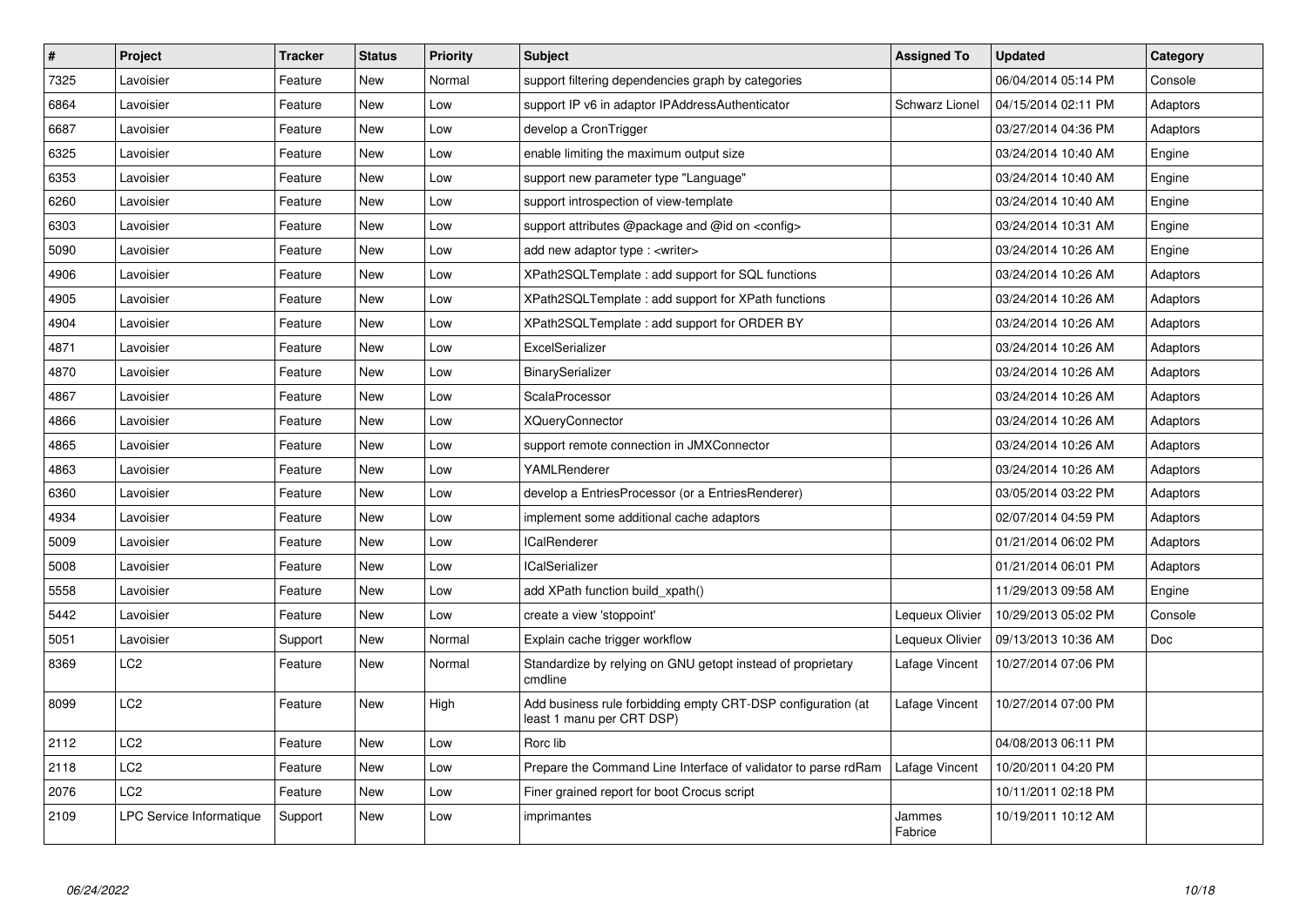| $\sharp$ | Project                           | <b>Tracker</b> | <b>Status</b> | <b>Priority</b> | <b>Subject</b>                                                                | <b>Assigned To</b>   | <b>Updated</b>                      | Category                        |
|----------|-----------------------------------|----------------|---------------|-----------------|-------------------------------------------------------------------------------|----------------------|-------------------------------------|---------------------------------|
| 11561    | LST stereo trigger study          | Task           | New           | Normal          | Small-scale MC production for testing the effect of LST-MST<br>stereo trigger | Hrupec Dario         | 04/15/2016 03:34 PM                 |                                 |
| 11452    | LSTCam low-level data<br>analysis | Task           | New           | High            | Definition of LST mini-camera tests                                           | Nakajima<br>Daisuke  | 05/31/2018 04:54 PM                 |                                 |
| 31881    | Narval Standalone                 | Feature        | <b>New</b>    | Normal          | Logs de l'instance                                                            | Théo Le Guen         | 04/24/2018 03:59 PM                 |                                 |
| 35045    | operations-portal-users           | Feature        | New           | Normal          | Tasks for the release                                                         |                      | 09/20/2018 10:48 AM                 | <b>Others</b>                   |
| 35044    | operations-portal-users           | Feature        | New           | Normal          | New ROD dashboard                                                             |                      | 09/20/2018 10:42 AM                 | Dashboard                       |
| 23257    | operations-portal-users           | Bug            | New           | Normal          | Downtime notification admin page                                              |                      | 10/25/2017 03:57 PM                 | Downtime<br>Notification        |
| 28       | Oval                              | Bug            | <b>New</b>    | Low             | "oval validate" should remove differences in "oval log"                       | <b>Chamont David</b> | 12/08/2010 09:47 PM                 | Other                           |
| 1083     | Oval                              | Bug            | New           | Immediate       | oval log -gui                                                                 |                      | 11/16/2010 11:45 AM                 | Command Line<br>Interface       |
| 1082     | Oval                              | <b>Bug</b>     | New           | Low             | NO DIFF                                                                       |                      | 11/16/2010 11:44 AM                 | Command Line<br>Interface       |
| 923      | Oval                              | Feature        | <b>New</b>    | Normal          | oval reset                                                                    | <b>Chamont David</b> | 09/20/2010 05:16 PM                 | Other                           |
| 905      | Oval                              | Bug            | New           | Urgent          | Use of parenthesis in diffline regular expression                             | <b>Chamont David</b> | 09/14/2010 06:17 PM                 | Diff command                    |
| 597      | Oval                              | Feature        | New           | Normal          | YAML comme langage de configuration?                                          |                      | 05/11/2010 01:36 PM                 |                                 |
| 174      | Oval                              | Feature        | New           | High            | oval run -o                                                                   | Chamont David        | 10/02/2009 02:47 PM                 | Run command                     |
| 172      | Oval                              | <b>Bug</b>     | New           | Urgent          | Automatic variables                                                           | <b>Chamont David</b> | 10/02/2009 02:24 PM                 | Run command                     |
| 37       | Oval                              | Feature        | <b>New</b>    | Low             | Automatically select the shell flavor                                         | Chamont David        | 02/16/2009 07:44 PM                 | Implementation                  |
| 36       | Oval                              | Feature        | New           | Low             | Extend tasks with begin/end directory commands                                | <b>Chamont David</b> | 02/16/2009 07:42 PM                 | Other                           |
| 35       | Oval                              | Feature        | <b>New</b>    | Normal          | Give less importance to the build step                                        | <b>Chamont David</b> | 02/16/2009 07:41 PM                 | Documentation                   |
| 34       | Oval                              | Feature        | New           | Normal          | Extend input/output control                                                   | <b>Chamont David</b> | 02/16/2009 07:27 PM                 | Implementation                  |
| 33       | Oval                              | Feature        | New           | Normal          | Support for gzipped ref files                                                 | <b>Chamont David</b> | 02/16/2009 07:23 PM                 | Diff command                    |
| 32       | Oval                              | Bug            | New           | Normal          | Write a more detailed configuration doc                                       | <b>Chamont David</b> | 02/16/2009 07:18 PM                 | Documentation                   |
| 31       | Oval                              | Feature        | New           | Normal          | Apply a command to a subdirectory subset?                                     | <b>Chamont David</b> | 02/16/2009 07:14 PM                 | Run command                     |
| 30       | Oval                              | Feature        | New           | High            | Use environments as targets to the step commands                              | Chamont David        | 02/16/2009 07:12 PM                 | Run command                     |
| 29       | Oval                              | Feature        | <b>New</b>    | Low             | The build tool should handle directories?                                     | <b>Chamont David</b> | 02/16/2009 07:06 PM                 | Other                           |
| 21       | Oval                              | Bug            | New           | Normal          | What happens when a subdirectory is reused in several<br>environments?        | <b>Chamont David</b> | 02/16/2009 07:00 PM                 | OvalFile                        |
| 27       | Oval                              | <b>Bug</b>     | New           | Low             | Some commands should not require a current valid directory                    | <b>Chamont David</b> | 02/16/2009 06:51 PM                 | Site Customization<br>& Flavors |
| 26       | Oval                              | Bug            | New           | Low             | Commands options not well propagated, when declared within an<br>OvalFile     | Chamont David        | 02/16/2009 06:50 PM                 | Implementation                  |
| 25       | Oval                              | Bug            | New           | Low             | Temporary files after a crash                                                 | Chamont David        | 02/16/2009 06:46 PM                 | Implementation                  |
| 22       | Oval                              | <b>Bug</b>     | New           | Low             | Deliver messages when ISA fails                                               |                      | Chamont David   02/16/2009 06:22 PM | Implementation                  |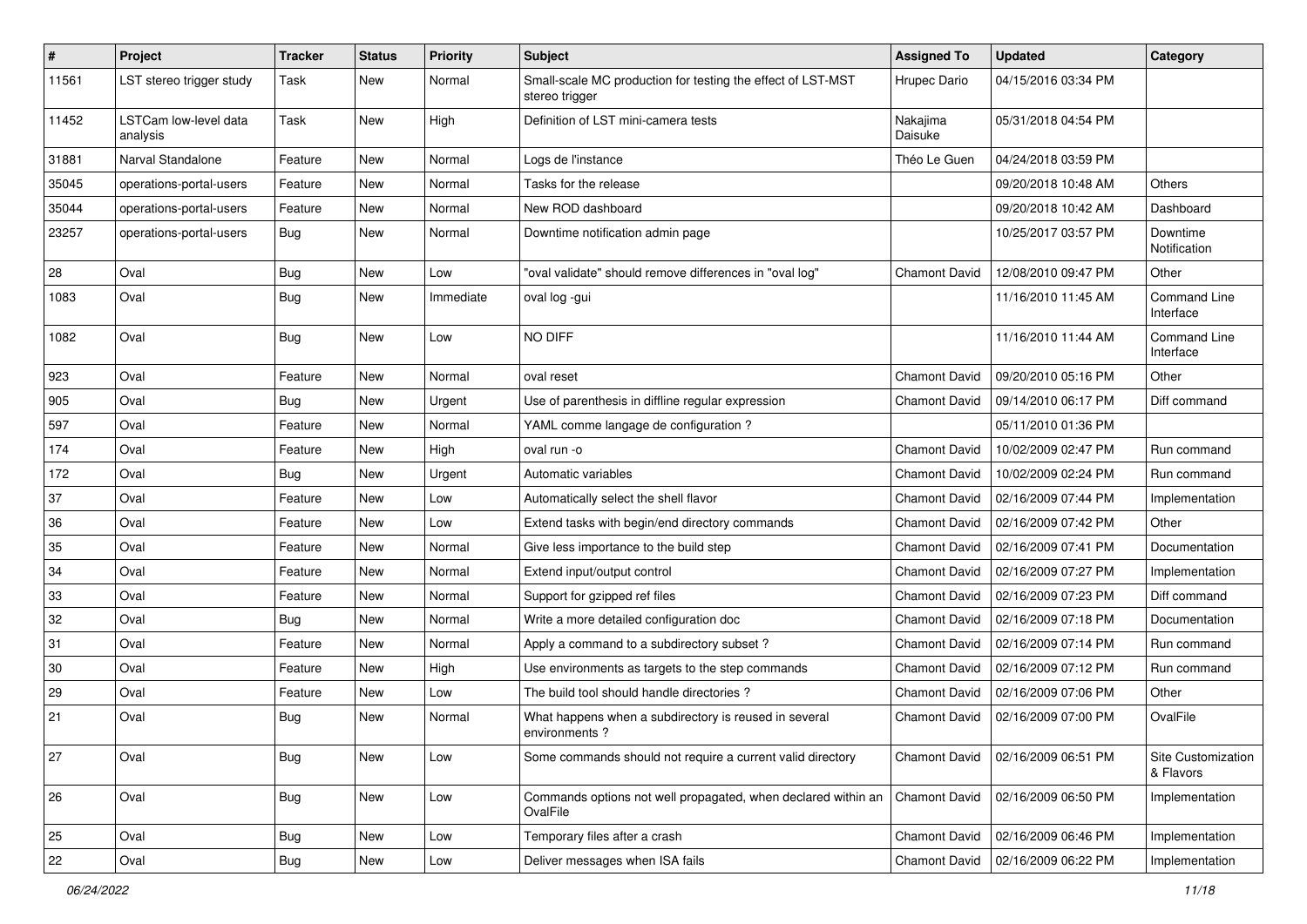| $\vert$ # | Project    | Tracker    | <b>Status</b> | <b>Priority</b> | Subject                                                                            | <b>Assigned To</b> | <b>Updated</b>      | Category |
|-----------|------------|------------|---------------|-----------------|------------------------------------------------------------------------------------|--------------------|---------------------|----------|
| 12978     | PEM        | <b>Bug</b> | New           | Low             | pem-sync pull                                                                      |                    | 03/24/2016 05:11 PM |          |
| 12976     | <b>PEM</b> | Feature    | New           | Low             | pem-sync co_pem                                                                    |                    | 03/24/2016 05:00 PM |          |
| 12975     | PEM        | Feature    | New           | Normal          | pem-sync co_pem                                                                    |                    | 03/24/2016 04:54 PM |          |
| 12974     | <b>PEM</b> | Feature    | New           | Normal          | pem-sync cp pem                                                                    |                    | 03/24/2016 04:52 PM |          |
| 12963     | <b>PEM</b> | <b>Bug</b> | New           | Normal          | add tool crash                                                                     |                    | 03/24/2016 09:10 AM |          |
| 12962     | PEM        | Bug        | New           | Normal          | pem-sync list ???                                                                  |                    | 03/24/2016 09:05 AM |          |
| 12961     | <b>PEM</b> | Feature    | New           | Normal          | PEM version                                                                        |                    | 03/24/2016 09:03 AM |          |
| 10314     | PEM        | Bug        | New           | High            | Environment compliant with CLI                                                     |                    | 07/07/2015 09:57 AM |          |
| 10313     | PEM        | <b>Bug</b> | New           | Normal          | Error message to change !                                                          |                    | 07/07/2015 09:51 AM |          |
| 10274     | <b>PEM</b> | Bug        | New           | Normal          | SYSTEM.ASSERTIONS.ASSERT_FAILURE                                                   |                    | 07/01/2015 11:12 AM |          |
| 10273     | PEM        | Feature    | New           | Normal          | Easier configuration process                                                       |                    | 07/01/2015 11:11 AM |          |
| 9534      | Pipelet    | Feature    | New           | Normal          | logging of stdout and stderr                                                       |                    | 03/25/2015 02:31 PM |          |
| 8262      | Pipelet    | Feature    | New           | Normal          | LocalRepository: recursive search of segment source script                         |                    | 10/19/2014 05:13 PM |          |
| 4068      | Pipelet    | Bug        | New           | High            | Tagging works randomly with konqueror                                              |                    | 03/07/2013 10:39 AM | Web      |
| 3992      | Pipelet    | Feature    | New           | Low             | directory in data with specific color                                              |                    | 02/20/2013 05:19 PM |          |
| 3954      | Pipelet    | Task       | New           | Low             | Documentation: Environment cheat sheet                                             |                    | 02/13/2013 11:00 AM |          |
| 1178      | Pipelet    | Task       | New           | High            | writing mysql and postgre backends                                                 |                    | 02/13/2013 10:49 AM |          |
| 2753      | Pipelet    | <b>Bug</b> | New           | Urgent          | retrieve hook name from source code                                                |                    | 05/22/2012 02:36 PM |          |
| 1566      | Pipelet    | Bug        | New           | Low             | Bug daemon cherrypy on Macintosh                                                   |                    | 05/10/2011 12:14 PM |          |
| 748       | Pipelet    | Feature    | New           | Low             | Git and CVS repositories                                                           | Le Jeune<br>Maude  | 03/11/2011 11:41 AM |          |
| 1437      | Pipelet    | <b>Bug</b> | New           | Normal          | str_parents not updated in time for glob_parent                                    |                    | 03/10/2011 05:51 PM |          |
| 1337      | Pipelet    | Task       | New           | Normal          | logged_subprocess improvement                                                      |                    | 03/08/2011 09:07 PM |          |
| 1336      | Pipelet    | Task       | New           | Low             | Add comments in multiplex                                                          |                    | 02/24/2011 10:17 AM |          |
| 49152     | PyROS      | Task       | New           | Normal          | RUN/EXEC - Start & Stop software (et Agents)                                       |                    | 05/24/2022 02:55 PM |          |
| 49149     | PyROS      | Task       | New           | High            | SCRIPT RUN (PYROS/pyros.py) (uniquement pour la partie<br>execution)               |                    | 05/24/2022 02:55 PM |          |
| 45480     | PyROS      | Feature    | New           | High            | **** D1 - System Security & Control                                                |                    | 05/24/2022 02:55 PM |          |
| 44658     | PyROS      | Feature    | New           | High            | *** SF15 - SST - START&STOP - System Startup (launch),<br>monitoring, and Shutdown |                    | 05/24/2022 02:55 PM |          |
| 44159     | PyROS      | Feature    | New           | Normal          | *** SF03 - ENV - Environment Monitoring (int/ext, observatory &<br>weather)        |                    | 05/05/2022 09:54 AM |          |
| 44907     | PyROS      | Task       | New           | Normal          | Show Weather & Observatory monitored data (in a convenient<br>way)                 |                    | 05/05/2022 09:53 AM |          |
| 45481     | PyROS      | Feature    | New           | Normal          | **** D2 - Users & Programs                                                         |                    | 03/29/2022 09:17 AM |          |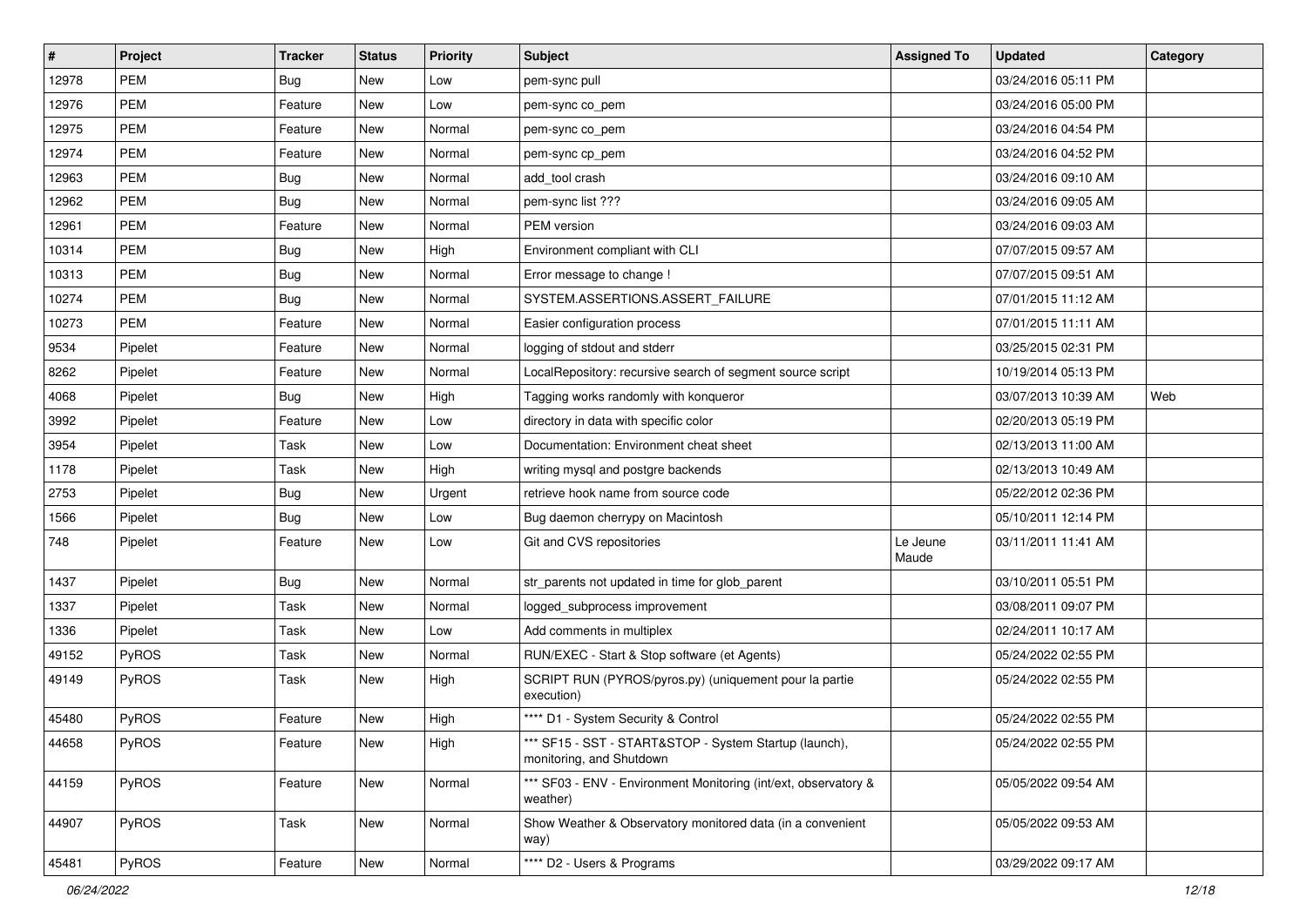| $\vert$ # | Project      | <b>Tracker</b> | <b>Status</b> | <b>Priority</b> | <b>Subject</b>                                                                                                                   | <b>Assigned To</b>   | <b>Updated</b>      | Category |
|-----------|--------------|----------------|---------------|-----------------|----------------------------------------------------------------------------------------------------------------------------------|----------------------|---------------------|----------|
| 44892     | PyROS        | Task           | <b>New</b>    | Normal          | SPs view (list & 1)                                                                                                              |                      | 03/29/2022 09:17 AM |          |
| 44890     | PyROS        | Task           | <b>New</b>    | Normal          | SP CRUD                                                                                                                          |                      | 03/29/2022 09:17 AM |          |
| 45550     | PyROS        | Task           | <b>New</b>    | Normal          | Users View & Export                                                                                                              | Koralewski<br>Alexis | 03/29/2022 09:14 AM |          |
| 44835     | PyROS        | Task           | <b>New</b>    | Normal          | (F01) CRUD (utilisateur)                                                                                                         |                      | 03/29/2022 09:14 AM |          |
| 44721     | PyROS        | Feature        | <b>New</b>    | Normal          | *** GF4 - QUAL - Quality & Tests - High level tests (integration &<br>functional), plan tests, validation des exigences (qualif) |                      | 03/16/2022 04:55 PM |          |
| 45485     | PyROS        | Feature        | <b>New</b>    | High            | **** D0 - GENERAL, ADMINISTRATIVE & TECHNICAL                                                                                    |                      | 03/16/2022 04:53 PM |          |
| 49890     | PyROS        | Task           | <b>New</b>    | Normal          | Global Start & Stop (safe)                                                                                                       |                      | 03/16/2022 04:52 PM |          |
| 44659     | PyROS        | Feature        | New           | Normal          | *** GF3 - INFRA - Hardware, Operating System, Network,<br>Security & Safety                                                      |                      | 03/16/2022 04:51 PM |          |
| 49889     | PyROS        | Task           | <b>New</b>    | Normal          | Backup                                                                                                                           |                      | 03/16/2022 04:49 PM |          |
| 49888     | PyROS        | Task           | New           | Normal          | Firewall                                                                                                                         |                      | 03/16/2022 04:48 PM |          |
| 49887     | PyROS        | Task           | New           | Normal          | Hardware                                                                                                                         |                      | 03/16/2022 04:47 PM |          |
| 49886     | PyROS        | Task           | <b>New</b>    | Normal          | System watch (Nagios, )                                                                                                          |                      | 03/16/2022 04:47 PM |          |
| 49885     | <b>PyROS</b> | Task           | New           | Normal          | <b>Network</b>                                                                                                                   |                      | 03/16/2022 04:46 PM |          |
| 48279     | <b>PyROS</b> | Task           | New           | Normal          | General LOGGING (fichiers texte, écran en mode debug)                                                                            |                      | 03/16/2022 04:45 PM |          |
| 45153     | <b>PyROS</b> | Story          | New           | Normal          | REQ-051 Sécurité des systèmes informatique (SSI)                                                                                 |                      | 03/16/2022 04:44 PM |          |
| 45126     | PyROS        | Story          | <b>New</b>    | Normal          | REQ-048 sauvegarde des données brutes                                                                                            |                      | 03/16/2022 04:43 PM |          |
| 45154     | PyROS        | Story          | <b>New</b>    | Normal          | REQ-070 SSI 010 Spécifications techniques SSI                                                                                    |                      | 03/16/2022 04:42 PM |          |
| 45135     | <b>PyROS</b> | Story          | New           | Normal          | REQ-050 SURETE_260 Système informatique (SSI)                                                                                    |                      | 03/16/2022 04:42 PM |          |
| 45130     | <b>PyROS</b> | Story          | New           | Normal          | REQ-047 SURETE 240 Sauvegarde des données brutes                                                                                 |                      | 03/16/2022 04:42 PM |          |
| 45129     | <b>PyROS</b> | Story          | <b>New</b>    | Normal          | REQ-046 SURETE_210 Arrêt du système en cas de condition<br>météorologiques défavorables                                          |                      | 03/16/2022 04:42 PM |          |
| 45128     | PyROS        | Story          | New           | Normal          | REQ-045 SECURITE 200 Système d'alerte                                                                                            |                      | 03/16/2022 04:42 PM |          |
| 45103     | PyROS        | Story          | New           | Normal          | REQ-033 SURETE_050 Prise en compte de la météo                                                                                   |                      | 03/16/2022 04:42 PM |          |
| 45101     | <b>PyROS</b> | Story          | <b>New</b>    | Normal          | REQ-034 SURETE 080 Coupure électrique                                                                                            |                      | 03/16/2022 04:42 PM |          |
| 45184     | PyROS        | Story          | <b>New</b>    | Normal          | REQ-111 Mise en sécurité automatique en cas de cyclone                                                                           |                      | 03/16/2022 04:38 PM |          |
| 45183     | <b>PyROS</b> | Story          | New           | Normal          | REQ-110 Arrêt et redémarrage automatique en cas de coupure<br>électrique                                                         |                      | 03/16/2022 04:38 PM |          |
| 45175     | PyROS        | Story          | <b>New</b>    | Normal          | REQ-102 Surveillance et sécurisation de la BD                                                                                    |                      | 03/16/2022 04:38 PM |          |
| 44814     | PyROS        | Story          | New           | Normal          | REQ-101 Logs                                                                                                                     |                      | 03/16/2022 04:38 PM |          |
| 44811     | PyROS        | Story          | <b>New</b>    | Normal          | *** REQ-100 FROM CCTP TAROT-NC & MEETINGS                                                                                        |                      | 03/16/2022 04:38 PM |          |
| 45131     | PyROS        | Story          | <b>New</b>    | Normal          | REQ-049 SURETE 250 Transfert des données                                                                                         |                      | 03/16/2022 04:16 PM |          |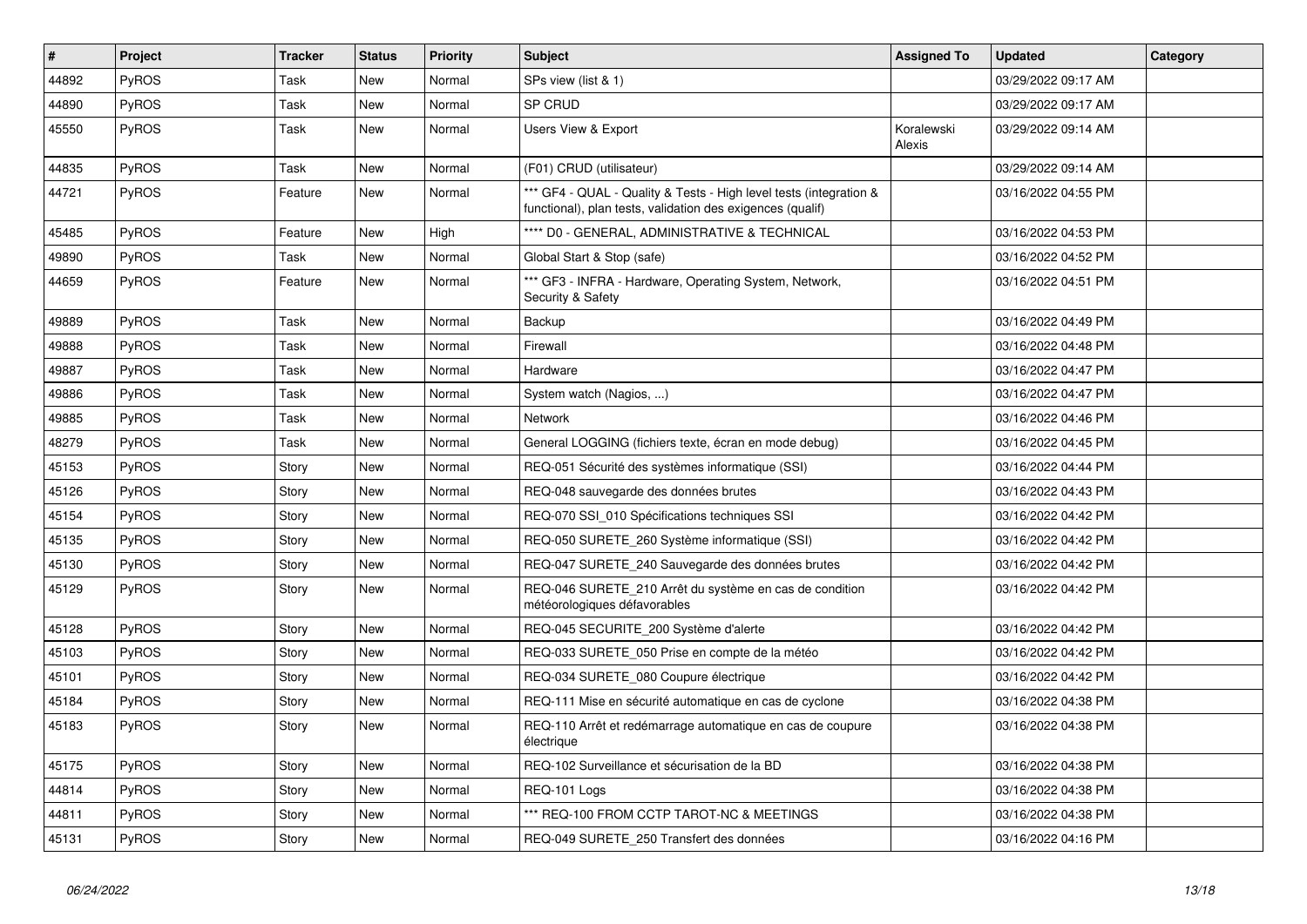| #     | Project      | <b>Tracker</b> | <b>Status</b> | <b>Priority</b> | <b>Subject</b>                                                                                                     | <b>Assigned To</b>   | <b>Updated</b>      | Category |
|-------|--------------|----------------|---------------|-----------------|--------------------------------------------------------------------------------------------------------------------|----------------------|---------------------|----------|
| 49878 | PyROS        | Task           | <b>New</b>    | Normal          | SF02-SCP integration - Lancement auto de l'agent de gestion du<br>SP lifecycle                                     |                      | 03/16/2022 10:37 AM |          |
| 45483 | PyROS        | Feature        | New           | High            | **** D4 - Images production (L0)                                                                                   |                      | 03/16/2022 07:28 AM |          |
| 44163 | PyROS        | Feature        | New           | Normal          | *** SF09 - CMC - Command Control - Telescope & Instruments<br>Control & Monitoring (DeviceController, AgentDevice) |                      | 03/16/2022 07:28 AM |          |
| 49876 | PyROS        | Task           | New           | Normal          | Guitastro integration                                                                                              |                      | 03/16/2022 07:28 AM |          |
| 49875 | PyROS        | Task           | <b>New</b>    | Normal          | (classic) Installation Guitastro & dependencies                                                                    |                      | 03/16/2022 07:27 AM |          |
| 48271 | PyROS        | Task           | New           | High            | CLASSIC installation (with venv)                                                                                   |                      | 03/16/2022 07:27 AM |          |
| 44168 | PyROS        | Task           | <b>New</b>    | High            | (GF2) INSTALL & DEPLOY                                                                                             |                      | 03/16/2022 07:27 AM |          |
| 44148 | PyROS        | Feature        | New           | High            | *** GF2 - INST - Config, Install, udpate, deploy (IRAP, CNES,<br>TAROT)                                            |                      | 03/16/2022 07:27 AM |          |
| 49874 | PyROS        | Task           | New           | Normal          | (docker) Installation Guitastro & dependencies                                                                     |                      | 03/16/2022 07:26 AM |          |
| 49541 | <b>PyROS</b> | Task           | New           | Normal          | API REST (scripting du website via script pyros_api.py)                                                            | Koralewski<br>Alexis | 03/15/2022 11:26 PM |          |
| 44165 | PyROS        | Feature        | New           | Normal          | *** SF16 - DSH - General monitoring: Dashboard (website)                                                           |                      | 03/15/2022 11:26 PM |          |
| 45552 | PyROS        | Task           | New           | Normal          | General configuration integration                                                                                  |                      | 03/15/2022 11:15 PM |          |
| 49871 | PyROS        | Task           | <b>New</b>    | Normal          | Config par défaut (à définir)                                                                                      |                      | 03/15/2022 11:11 PM |          |
| 49210 | PyROS        | Task           | New           | Normal          | CONFIGURATION GENERALE                                                                                             |                      | 03/15/2022 11:11 PM |          |
| 49870 | <b>PyROS</b> | Task           | New           | Normal          | Config générale : logo, pagination, couleurs, options générales,<br>options par feature,                           |                      | 03/15/2022 11:11 PM |          |
| 49872 | PyROS        | Task           | New           | Normal          | Restauration de la config par défaut                                                                               |                      | 03/15/2022 11:10 PM |          |
| 49125 | PyROS        | Task           | <b>New</b>    | Normal          | SF05-SEQ integration                                                                                               |                      | 03/15/2022 11:03 PM |          |
| 44661 | PyROS        | Feature        | <b>New</b>    | Normal          | *** SF13 - IAF - Images Fetching (quicklook & download)                                                            |                      | 03/15/2022 04:49 PM |          |
| 44164 | PyROS        | Feature        | New           | Normal          | *** SF12 - IAN - Images Analysis (Triton)                                                                          |                      | 03/15/2022 04:48 PM |          |
| 44584 | PyROS        | Feature        | New           | Normal          | *** SF10 - CAL - Calibration (Dark/Bias/Flat)                                                                      |                      | 03/15/2022 04:48 PM |          |
| 44162 | PyROS        | Feature        | <b>New</b>    | High            | *** SF08 - EXE (SOX) - Observation Sequence (SO) eXecution                                                         |                      | 03/15/2022 04:46 PM |          |
| 44160 | PyROS        | Feature        | New           | Normal          | *** SF07 - PLN - Observation Sequences Planning & Scheduling                                                       |                      | 03/15/2022 04:46 PM |          |
| 44158 | PyROS        | Feature        | New           | Normal          | *** SF06 - ALR - Alerts Management                                                                                 |                      | 03/15/2022 04:46 PM |          |
| 44161 | PyROS        | Feature        | New           | High            | *** SF04 - SPV - System Coordination & Supervision :<br>Majordome (Conducting) (head)                              |                      | 03/15/2022 04:45 PM |          |
| 44514 | PyROS        | Feature        | New           | Normal          | *** SF11 - IPC - Images Processing (Grenouille)                                                                    | Klotz Alain          | 03/15/2022 04:44 PM |          |
| 44166 | <b>PyROS</b> | Task           | New           | High            | (GF1) DOCUMENTATION                                                                                                |                      | 03/04/2022 11:57 AM |          |
| 44389 | PyROS        | Task           | New           | High            | (GF1) PROJECT MANAGEMENT (REDMINE FORGE) :<br>Features, tasks, gantt, kanban                                       |                      | 03/04/2022 11:56 AM |          |
| 49543 | PyROS        | Task           | New           | Normal          | Users View (list & 1)                                                                                              |                      | 02/23/2022 06:06 PM |          |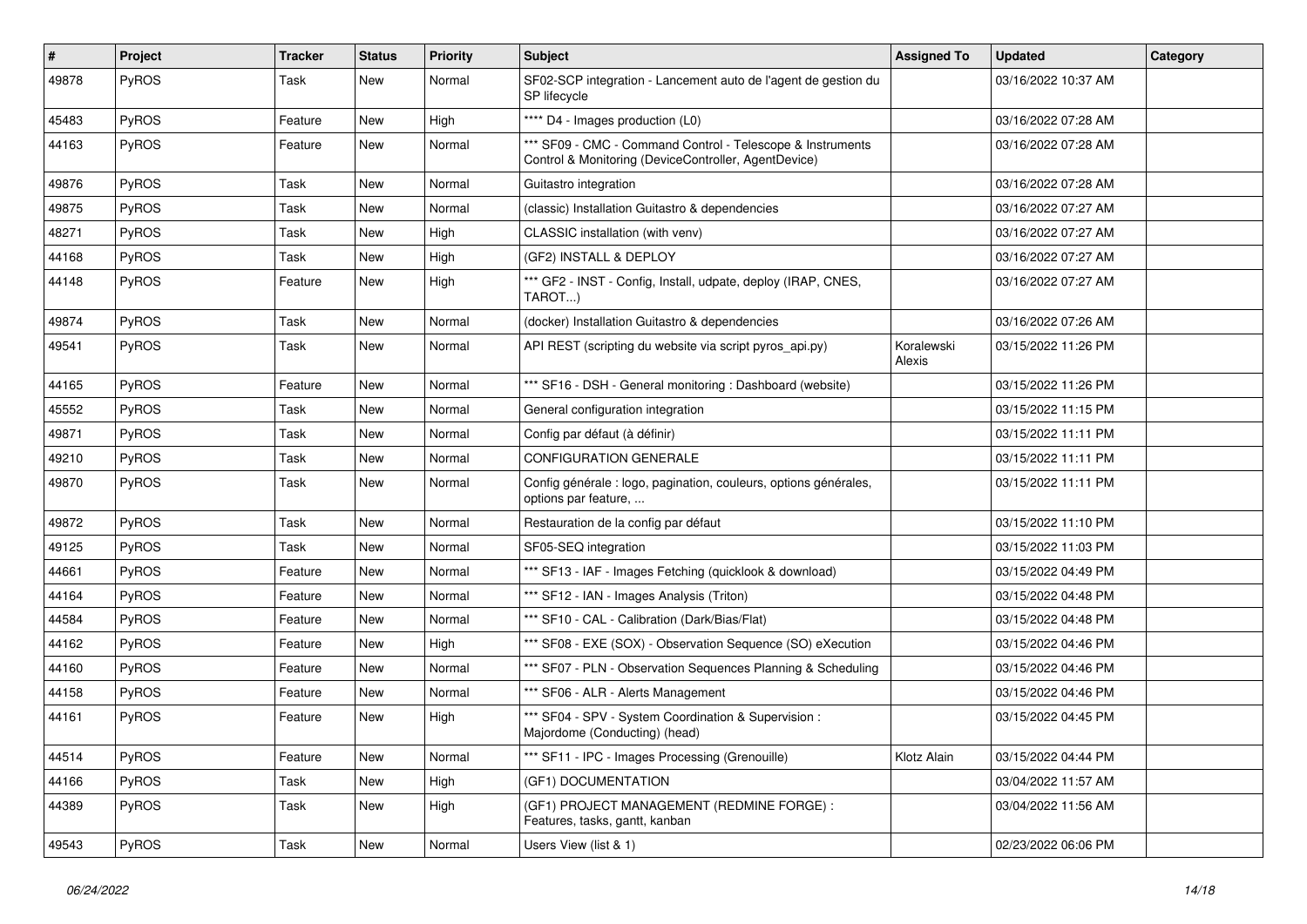| $\pmb{\#}$ | <b>Project</b> | <b>Tracker</b> | <b>Status</b> | <b>Priority</b> | <b>Subject</b>                                                                         | <b>Assigned To</b>   | <b>Updated</b>      | Category  |
|------------|----------------|----------------|---------------|-----------------|----------------------------------------------------------------------------------------|----------------------|---------------------|-----------|
| 48270      | PyROS          | Task           | New           | Normal          | SCRIPT INSTALL/UPDATE (PYROS/pyros.py) (uniquement pour<br>la partie install & update) |                      | 02/23/2022 05:57 PM |           |
| 49250      | <b>PyROS</b>   | Task           | New           | Normal          | <b>CREATE/UPDATE Sequence</b>                                                          |                      | 02/23/2022 12:02 PM |           |
| 44932      | PyROS          | Task           | New           | Normal          | CREATE a Sequence (must be attached to a valid SP)                                     |                      | 02/23/2022 12:02 PM |           |
| 47447      | PyROS          | Task           | New           | Normal          | (F05) ACTIONS (CRUD), VIEWS, and AUTHORIZATIONS                                        |                      | 02/23/2022 10:45 AM |           |
| 44153      | PyROS          | Feature        | New           | Normal          | *** SF05 - SEQ - Observation Sequences Management                                      | Koralewski<br>Alexis | 02/23/2022 10:45 AM |           |
| 45181      | <b>PyROS</b>   | Story          | New           | Normal          | REQ-108 Pouvoir déposer dans différents systèmes de<br>coordonnées                     |                      | 02/22/2022 04:38 PM |           |
| 44930      | PyROS          | Task           | New           | Normal          | (F05) TESTS & REQUIREMENTS to validate this feature                                    | Koralewski<br>Alexis | 02/22/2022 03:01 PM |           |
| 45482      | PyROS          | Feature        | New           | High            | **** D3 - Sequences submission & plannig                                               |                      | 02/22/2022 03:01 PM |           |
| 49251      | <b>PyROS</b>   | Task           | New           | Normal          | Test                                                                                   | Koralewski<br>Alexis | 02/22/2022 02:59 PM |           |
| 49478      | <b>PyROS</b>   | Task           | New           | Normal          | Test                                                                                   | Koralewski<br>Alexis | 02/22/2022 12:25 PM |           |
| 49253      | PyROS          | Task           | New           | Normal          | READ 1 & list                                                                          |                      | 02/21/2022 03:21 PM |           |
| 49252      | <b>PyROS</b>   | Task           | New           | Normal          | <b>WEB FORM</b>                                                                        |                      | 02/17/2022 01:59 PM |           |
| 49162      | PyROS          | Task           | New           | Normal          | Check sequence validity                                                                | Klotz Alain          | 02/03/2022 10:23 AM |           |
| 44939      | <b>PyROS</b>   | Task           | New           | Normal          | SUBMIT a Seq to planning (status => "submitted")                                       | Koralewski<br>Alexis | 02/03/2022 10:23 AM |           |
| 44928      | PyROS          | Task           | New           | Normal          | (F05) ENTITIES definition (doc spec) & implementation (DB)                             | Koralewski<br>Alexis | 02/03/2022 10:13 AM |           |
| 44945      | PyROS          | Task           | New           | Normal          | (READ 1) Sequence detailed view                                                        |                      | 02/03/2022 09:45 AM |           |
| 49247      | <b>PyROS</b>   | Task           | New           | Normal          | State diagram (doc)                                                                    |                      | 02/03/2022 09:34 AM |           |
| 49246      | PyROS          | Task           | <b>New</b>    | Normal          | Sequence Lifecycle (status)                                                            |                      | 02/03/2022 09:34 AM |           |
| 49137      | PyROS          | Task           | New           | Normal          | Integration Guitastro lib                                                              | Klotz Alain          | 02/02/2022 03:27 PM |           |
| 49217      | PyROS          | Task           | <b>New</b>    | Normal          | 5 - (L2) Critères de qualité d'image (+ json QUAL)                                     | Klotz Alain          | 02/02/2022 02:37 PM |           |
| 49216      | PyROS          | Task           | New           | Normal          | 4 - (L1c) - Combinaison d'images                                                       | Klotz Alain          | 02/02/2022 02:36 PM |           |
| 45484      | PyROS          | Feature        | <b>New</b>    | Normal          | **** D5 - Images management (L1-L2)                                                    |                      | 02/02/2022 02:36 PM |           |
| 49227      | PyROS          | Task           | New           | Normal          | Corrections cosmétiques (de pixels)                                                    | Klotz Alain          | 02/02/2022 02:19 PM |           |
| 49224      | <b>PyROS</b>   | Task           | New           | Normal          | Choisir le bias, le flat, et le dark (en fn des metadata)                              | Klotz Alain          | 02/02/2022 02:19 PM |           |
| 44388      | PyROS          | Task           | New           | High            | (GF2) SOURCE CODE MANAGEMENT (GITLAB)                                                  |                      | 02/02/2022 12:28 PM | Evolution |
| 44393      | PyROS          | Task           | New           | Normal          | Back Office (Administration) - Site diango admin                                       | Koralewski<br>Alexis | 02/02/2022 12:07 PM |           |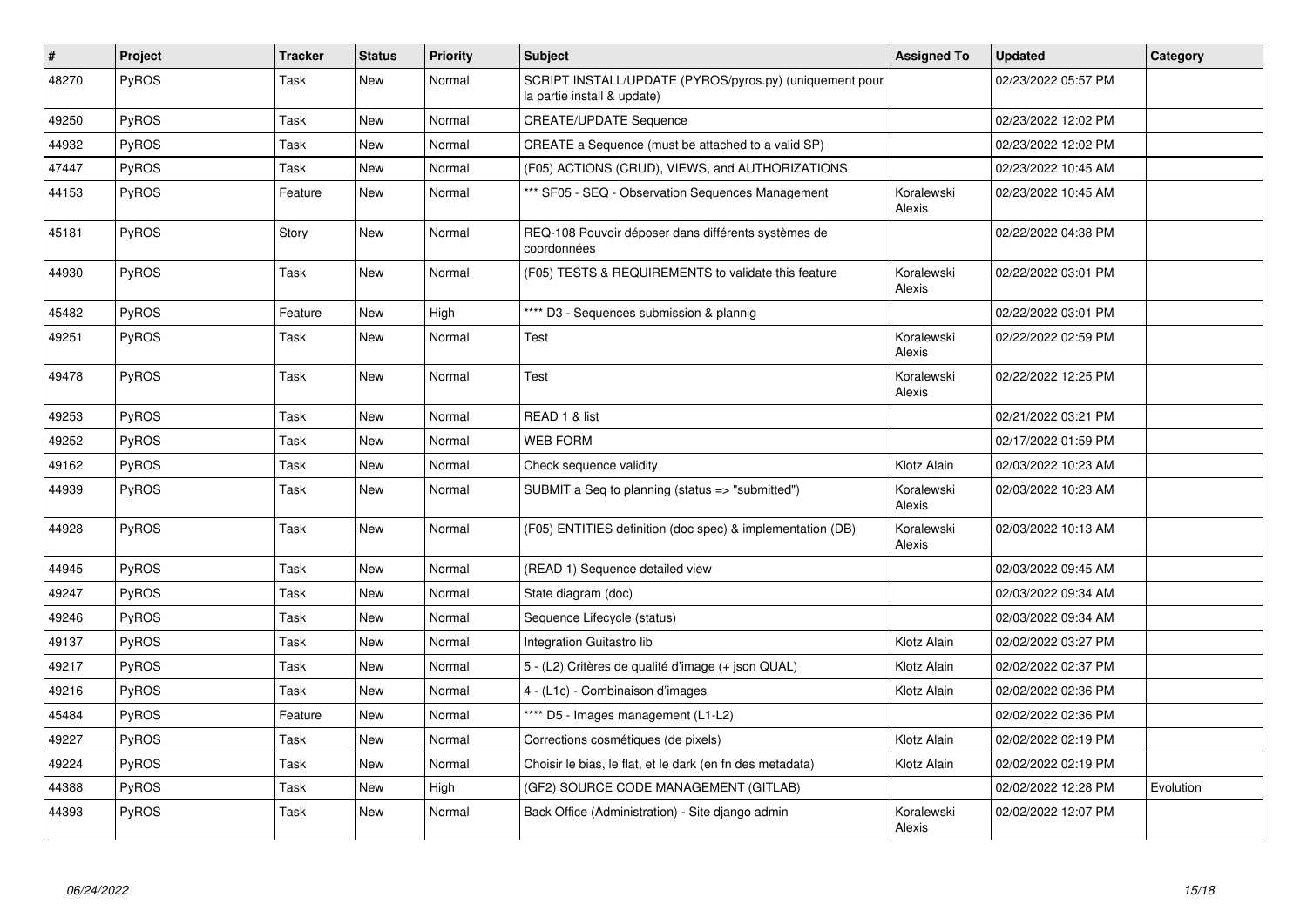| #     | Project      | <b>Tracker</b> | <b>Status</b> | <b>Priority</b> | <b>Subject</b>                                                                                                                                       | <b>Assigned To</b>     | <b>Updated</b>      | Category  |
|-------|--------------|----------------|---------------|-----------------|------------------------------------------------------------------------------------------------------------------------------------------------------|------------------------|---------------------|-----------|
| 49157 | PyROS        | Task           | <b>New</b>    | Normal          | Super Super Agent qui surveille l'ensemble des super agents sur<br>chaque noeud (?)                                                                  |                        | 01/31/2022 12:12 PM |           |
| 49156 | PyROS        | Task           | New           | Normal          | Super Agent qui démarre et stoppe les autres agents, et surveille<br>leur bonne santé (les relance si besoin) => sur chaque noeud (?)                |                        | 01/31/2022 12:12 PM |           |
| 49155 | PyROS        | Task           | <b>New</b>    | Normal          | Architecture décentralisée en plusieurs noeuds (communication<br>via BD)                                                                             |                        | 01/31/2022 12:09 PM |           |
| 49151 | PyROS        | Task           | New           | Normal          | Script central (pyros.py)                                                                                                                            |                        | 01/31/2022 11:36 AM |           |
| 49150 | PyROS        | Task           | New           | High            | Ajout du script PYROS wrapper sur pyros.py pour gérer<br>proprement tous les contextes d'appel                                                       | <b>Pallier Etienne</b> | 01/31/2022 11:36 AM | Evolution |
| 47428 | PyROS        | Task           | New           | Normal          | PK2 (2022-06) - Présentations + RA + Doc LIVRABLES                                                                                                   |                        | 01/31/2022 11:34 AM |           |
| 45790 | PyROS        | Task           | New           | Normal          | PK1 (2022-01) - Présentations + RA + Doc LIVRABLES                                                                                                   |                        | 01/31/2022 11:33 AM |           |
| 44151 | PyROS        | Feature        | New           | High            | *** GF1 - PROJ - Project management, documentation, formation<br>des utilisateurs, interfaces, plan de justification de la définition                |                        | 01/31/2022 11:32 AM |           |
| 47439 | PyROS        | Task           | New           | Normal          | PA et PK CNES                                                                                                                                        |                        | 01/31/2022 11:29 AM |           |
| 46781 | PyROS        | Task           | New           | Normal          | (F02) EXIGENCES satisfaites (+ tests mis à jour)                                                                                                     |                        | 01/29/2022 01:27 AM |           |
| 47388 | PyROS        | Task           | New           | High            | (F14) ENTITIES - definition & implementation - CONFIG FILES                                                                                          |                        | 01/29/2022 01:25 AM |           |
| 45004 | PyROS        | Task           | New           | High            | MAIN CONFIG FILE - Décrire dans un fichier texte la<br>configuration complète d'une UNIT (monture) et tous ses<br>composants et instruments associés |                        | 01/29/2022 01:25 AM |           |
| 46788 | PyROS        | Task           | <b>New</b>    | Normal          | (F14) EXIGENCES satisfaites (+ tests mis à jour)                                                                                                     |                        | 01/29/2022 01:24 AM |           |
| 44172 | PyROS        | Feature        | New           | High            | *** SF14 - OCF - Observatory Unit & Site Configuration                                                                                               |                        | 01/29/2022 01:24 AM |           |
| 47387 | <b>PyROS</b> | Task           | <b>New</b>    | Normal          | (F14) CRUD config                                                                                                                                    |                        | 01/29/2022 01:24 AM |           |
| 45748 | PyROS        | Task           | New           | Normal          | Définir Accesseurs (getX())                                                                                                                          |                        | 01/29/2022 01:21 AM |           |
| 48278 | PyROS        | Task           | New           | High            | AGENT général (dont dépendent tous les agents et<br>AgentDevices)                                                                                    |                        | 01/29/2022 01:05 AM |           |
| 45040 | PyROS        | Task           | New           | High            | NEW Agent v2 basé sur new config yaml (base pour F09)                                                                                                | <b>Pallier Etienne</b> | 01/29/2022 01:04 AM |           |
| 49136 | <b>PyROS</b> | Task           | New           | Normal          | GF04-SECU - Logging integration                                                                                                                      |                        | 01/29/2022 12:54 AM |           |
| 49134 | PyROS        | Task           | New           | Normal          | SF14-OBC integration                                                                                                                                 |                        | 01/29/2022 12:52 AM |           |
| 49123 | PyROS        | Task           | New           | Normal          | SF03-ENV integration                                                                                                                                 |                        | 01/29/2022 12:50 AM |           |
| 49122 | <b>PyROS</b> | Task           | New           | Normal          | SF02-SCP integration                                                                                                                                 |                        | 01/29/2022 12:50 AM |           |
| 49121 | PyROS        | Task           | New           | Normal          | SF01-USR integration                                                                                                                                 |                        | 01/29/2022 12:50 AM |           |
| 49120 | <b>PyROS</b> | Task           | New           | Normal          | General Design (structure, design, responsive, CSS)                                                                                                  |                        | 01/29/2022 12:50 AM |           |
| 49132 | PyROS        | Task           | New           | Normal          | SF12-IAN integration                                                                                                                                 |                        | 01/29/2022 12:48 AM |           |
| 49135 | PyROS        | Task           | New           | Normal          | SF15-SST integration                                                                                                                                 |                        | 01/29/2022 12:48 AM |           |
| 49133 | <b>PyROS</b> | Task           | New           | Normal          | SF13-IAF integration                                                                                                                                 |                        | 01/29/2022 12:47 AM |           |
| 49131 | PyROS        | Task           | New           | Normal          | SF11-IPC integration                                                                                                                                 |                        | 01/29/2022 12:46 AM |           |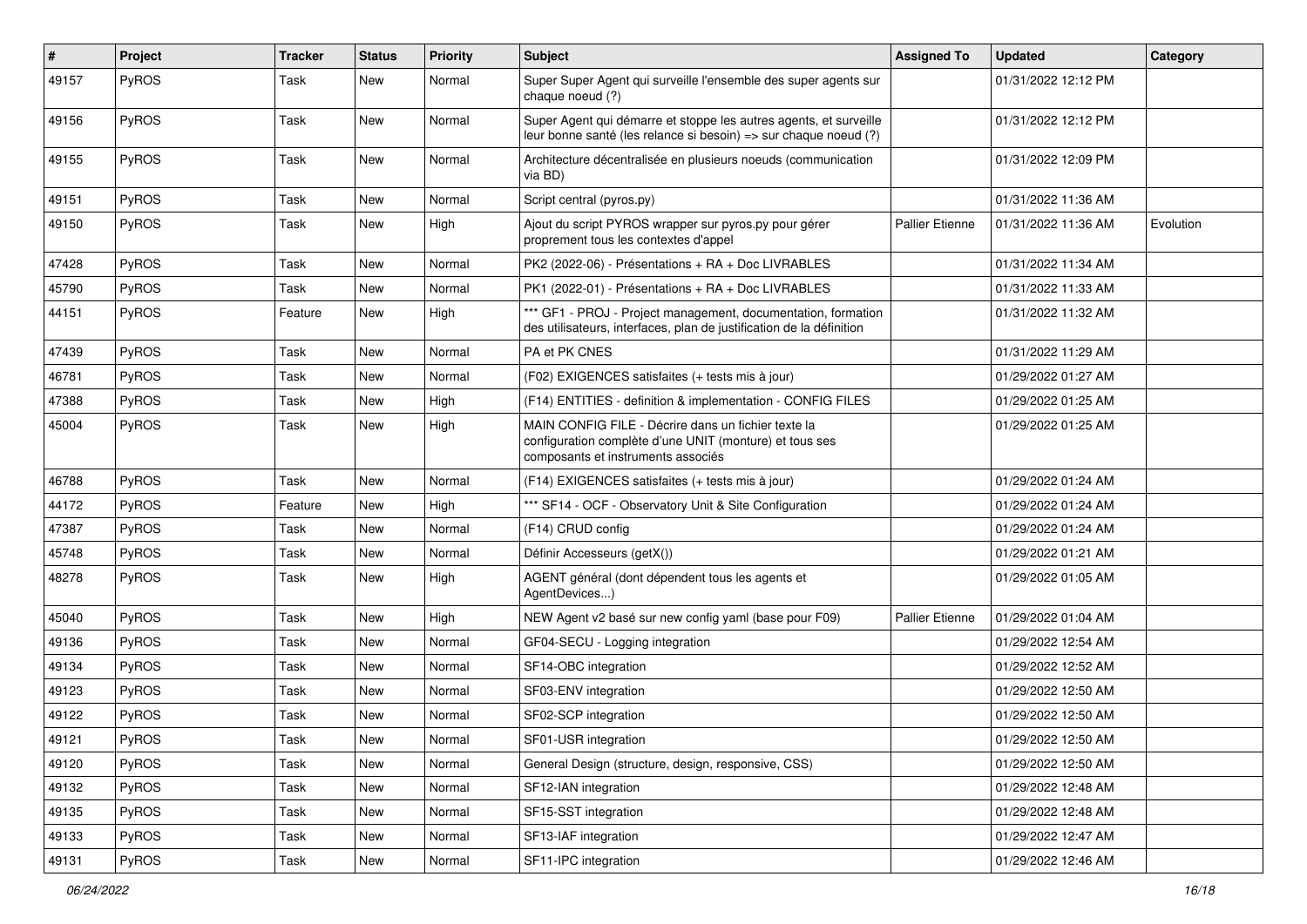| $\vert$ # | Project      | <b>Tracker</b> | <b>Status</b> | <b>Priority</b> | Subject                                                                                              | <b>Assigned To</b>     | <b>Updated</b>      | Category |
|-----------|--------------|----------------|---------------|-----------------|------------------------------------------------------------------------------------------------------|------------------------|---------------------|----------|
| 49130     | PyROS        | Task           | New           | Normal          | SF10-CAL integration                                                                                 |                        | 01/29/2022 12:46 AM |          |
| 49129     | PyROS        | Task           | <b>New</b>    | Normal          | SF09-CMC integration                                                                                 |                        | 01/29/2022 12:46 AM |          |
| 49128     | PyROS        | Task           | New           | Normal          | SF08-EXE integration                                                                                 |                        | 01/29/2022 12:45 AM |          |
| 49127     | PyROS        | Task           | <b>New</b>    | Normal          | SF07-PLN integration                                                                                 |                        | 01/29/2022 12:45 AM |          |
| 49126     | PyROS        | Task           | <b>New</b>    | Normal          | SF06-ALR integration                                                                                 |                        | 01/29/2022 12:45 AM |          |
| 49124     | PyROS        | Task           | <b>New</b>    | Normal          | SF04-SPV integration                                                                                 |                        | 01/29/2022 12:44 AM |          |
| 44915     | PyROS        | Task           | New           | Normal          | Changer le mode du système : passer en mode manuel<br>(maintenance) ou automatique                   |                        | 12/15/2021 07:37 AM |          |
| 44919     | PyROS        | Task           | New           | Normal          | Sauvegarder (logger) les différents changements d'état                                               |                        | 12/15/2021 07:37 AM |          |
| 44922     | PyROS        | Task           | <b>New</b>    | Normal          | (F04) AUTHORIZATIONS for this feature (who can do what) :<br>documentation & implementation          |                        | 12/15/2021 07:37 AM |          |
| 44923     | PyROS        | Task           | <b>New</b>    | Normal          | (F04) TESTS to validate this feature                                                                 |                        | 12/15/2021 07:36 AM |          |
| 44924     | PyROS        | Task           | New           | Normal          | (F04) ENTITIES - definition & implementation                                                         |                        | 12/15/2021 07:36 AM |          |
| 44906     | <b>PyROS</b> | Task           | <b>New</b>    | Normal          | Compute and save Observing conditions                                                                |                        | 12/15/2021 07:35 AM |          |
| 44904     | PyROS        | Task           | New           | Normal          | Compute, save, and provide higher level (useful) parameters and<br>synthesis from multiple detectors |                        | 12/15/2021 07:34 AM |          |
| 44903     | PyROS        | Task           | <b>New</b>    | Normal          | Save raw data                                                                                        |                        | 12/15/2021 07:34 AM |          |
| 44902     | PyROS        | Task           | <b>New</b>    | Normal          | Fix raw data                                                                                         |                        | 12/15/2021 07:33 AM |          |
| 44901     | PyROS        | Task           | New           | Normal          | Get PLC mode changes (off/manu/auto) and alarms (intrusion,<br>e stop), and save them                |                        | 12/15/2021 07:33 AM |          |
| 44900     | PyROS        | Task           | New           | Normal          | Read (from PLC and sensors) INSIDE environmental data (doors,<br>lights) for human safety            |                        | 12/15/2021 07:33 AM |          |
| 47386     | PyROS        | Task           | New           | Normal          | (F03) Initial data (fixture)                                                                         |                        | 12/15/2021 07:32 AM |          |
| 44898     | PyROS        | Task           | <b>New</b>    | Normal          | (F03) ENTITIES (& properties) to be defined                                                          |                        | 12/15/2021 07:32 AM |          |
| 44880     | PyROS        | Task           | <b>New</b>    | Normal          | (F03) TESTS to validate this feature                                                                 |                        | 12/15/2021 07:32 AM |          |
| 44879     | PyROS        | Task           | <b>New</b>    | Normal          | (F03) AUTHORIZATIONS for this feature (who can do what) :<br>documentation & implementation          |                        | 12/15/2021 07:32 AM |          |
| 44899     | PyROS        | Task           | <b>New</b>    | Normal          | Read (from PLC and sensors) OUTSIDE environmental data<br>(weather) for instruments security         |                        | 12/14/2021 04:54 PM |          |
| 48280     | PyROS        | Task           | <b>New</b>    | Normal          | Agent dérivé de l'Agent général (ex: AgentA, AgentB, AgentC, ou<br>AgentM pour le envmonitoring)     |                        | 12/14/2021 03:00 PM |          |
| 48307     | PyROS        | Task           | New           | Normal          | Send, Receive, and Process Commands (Agent <= > Agent)                                               |                        | 12/14/2021 02:57 PM |          |
| 48290     | PyROS        | Task           | New           | Normal          | Auto mode                                                                                            |                        | 12/14/2021 12:35 PM |          |
| 44999     | PyROS        | Task           | New           | Normal          | Execution                                                                                            |                        | 12/14/2021 12:35 PM |          |
| 45047     | PyROS        | Task           | New           | Normal          | Piloter le telescope en mode manuel depuis le Dashboard                                              | <b>Pallier Etienne</b> | 12/14/2021 12:34 PM |          |
| 45046     | PyROS        | Task           | New           | Normal          | Manual mode                                                                                          |                        | 12/14/2021 12:34 PM |          |